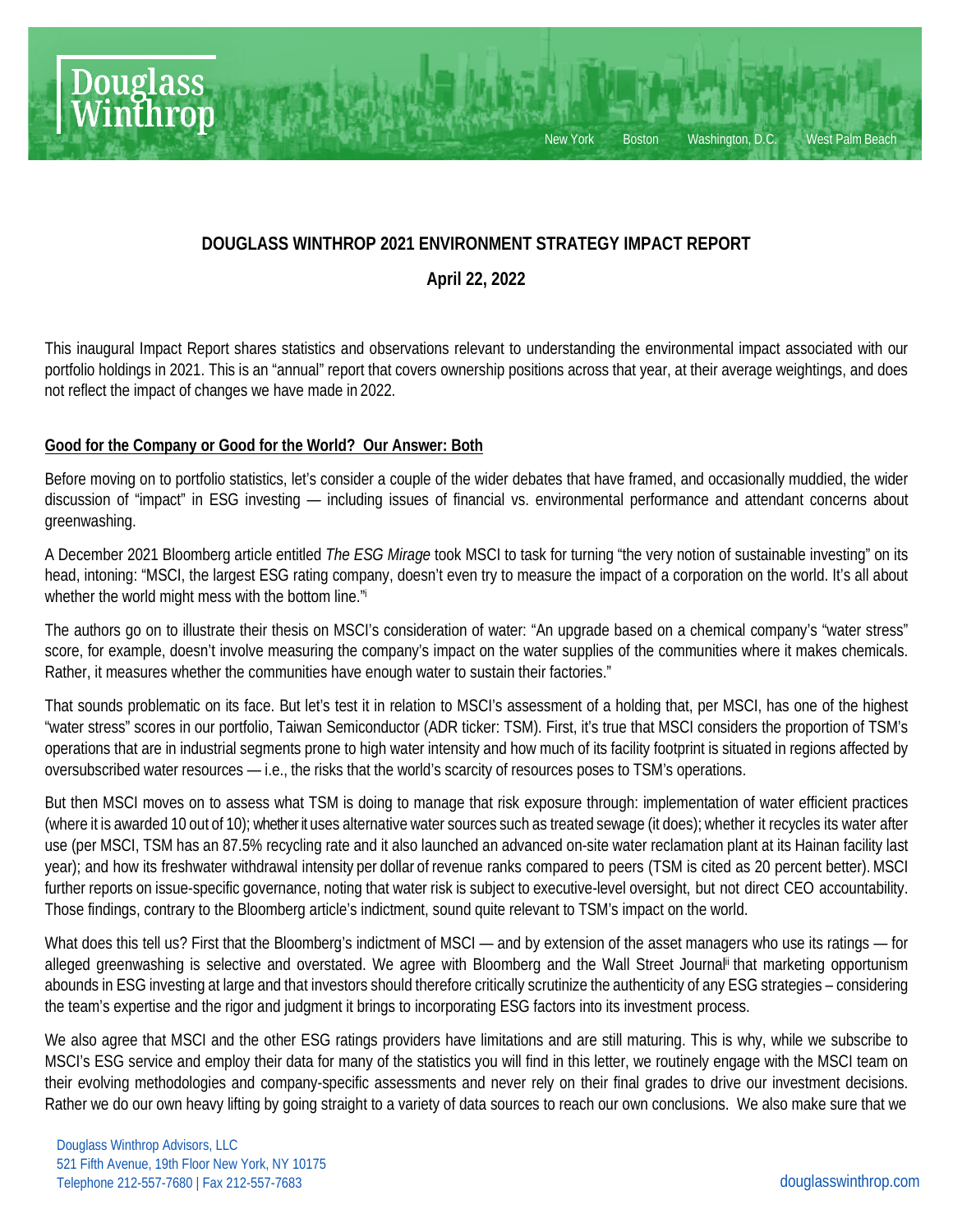

disentangle the E factors that we specialize in from the aggregated ESG grades that MSCI and others provide, avoiding the confounding and arbitrary effects of tradeoffs between them. The unsettled status of ESG metrics and grades is part of what makes this arena fertile for active management such as offered by DWA's Environment Strategy. Even as the SEC proposes to standardize what climate metrics companies must disclose, the exercise of investment acumen will always require qualitative judgments that weigh such "non-financial" factors alongside traditional fundamentals. ESG investing is not today, nor will it ever be, an exercise in box-checking.

But the Bloomberg article reflects what we regard as a more significant fallacy, which is the idea that one can draw a bright line between what's good for the world and what's good for a given company. Yes, some companies are small enough or short-term oriented enough that they manage to extract private benefits without regard to adverse impacts (or "externalities" in the economic parlance) that they may be imposing on the local community or the global environment, at least for a while. And yes, some business models – for example, extraction of oil and gas for combustion as opposed to more measured use of these precious molecules to formulate versatile chemicals – are in inherent opposition to urgent imperatives like reduction of greenhouse gas emissions. This unfortunate reality necessitates an orderly wind down and transformational redeployment of that sector's capital base if we are to stave off the worst consequences of escalating climate change. But putting aside such clear cases, we believe this "good for the world" vs. "good for the company" distinction often amounts to a false dichotomy when applied to other companies and sectors.

For one thing, businesses need a viable planet on which to do their business, now and for the long-term. See our prior discussion of the "universal operator" concep[tiii](#page-22-2) which we coined to reinforce that our portfolio companies, like many large cap and midcap companies, have globe-spanning operations, markets and supply chains that are exposed to physical risks from intensifying climate change; their scale and interconnectedness means they cannot insulate themselves from exposure to global systemic risks like climate change by withdrawing to some blissfully unaffected region.

Second, our companies typically need a "license to operate" from their communities. Taiwan Semiconductor, for example, maximizes reuse of water in its operations so that it can draw less from the recently drought-prone Taiwanese regions in which its facilities are situated, while also securing a welcoming embrace (and site permits) as it builds new facilities in Japan and arid Arizona. This operational diversification will reduce the geopolitical exposure that has weighed on its valuation, and enable it to benefit from the drive toward the re-shoring of strategic industries like chip-making now underway in many countries; in other words, environmental and economic resiliency go hand in hand in this and many other cases, rather than being in tension with one another.

Third, many of our companies are innovation-centric and their crucial ability to attract, retain and motivate their most precious resource – human talent – gets a powerful boost from their favorable impact on the world. It's called purpose-alignment and CEOs increasingly speak to its tangible economic impact on productivity and related metrics like employee turnover and training costs.

Perhaps the most direct refutation of the "good for the world" vs. "good for the company" fallacy is that many companies — including the companies that have been selected for our portfolio through the E Solutions lens of our dual analytic framework — are achieving faster growth rates precisely because they are selling products and services that help customers address the world's most pressing problems, such as climate change, water stress, soil depletion and agricultural degradation, air pollution and environmental health risks. Further below, in the statistics section, we will share revenue assessments of such activities, as assessed by MSCI and with our proprietary adjustments.

Our second analytic lens — for identifying "E-Advantaged" companies — helps us unearth companies whose core products and services may not have an environmentally focused value proposition but that nonetheless demonstrate what we deem to be material advantages, such as employee alignment, resource efficiencies, enhanced customer loyalty, higher brand equity, lower cost of capital, embedded growth options, or attraction of long-term shareholders. Such shareholders in turn enable corporate executives to make strategic investments in climate solutions R&D or climate resiliency, even when it risks depressing short-term earnings. These advantages tend to amplify the ability of these companies to produce a sustainably positive impact on the world. Below we share examples of company metrics from this E-Advantaged segment of our portfolio too.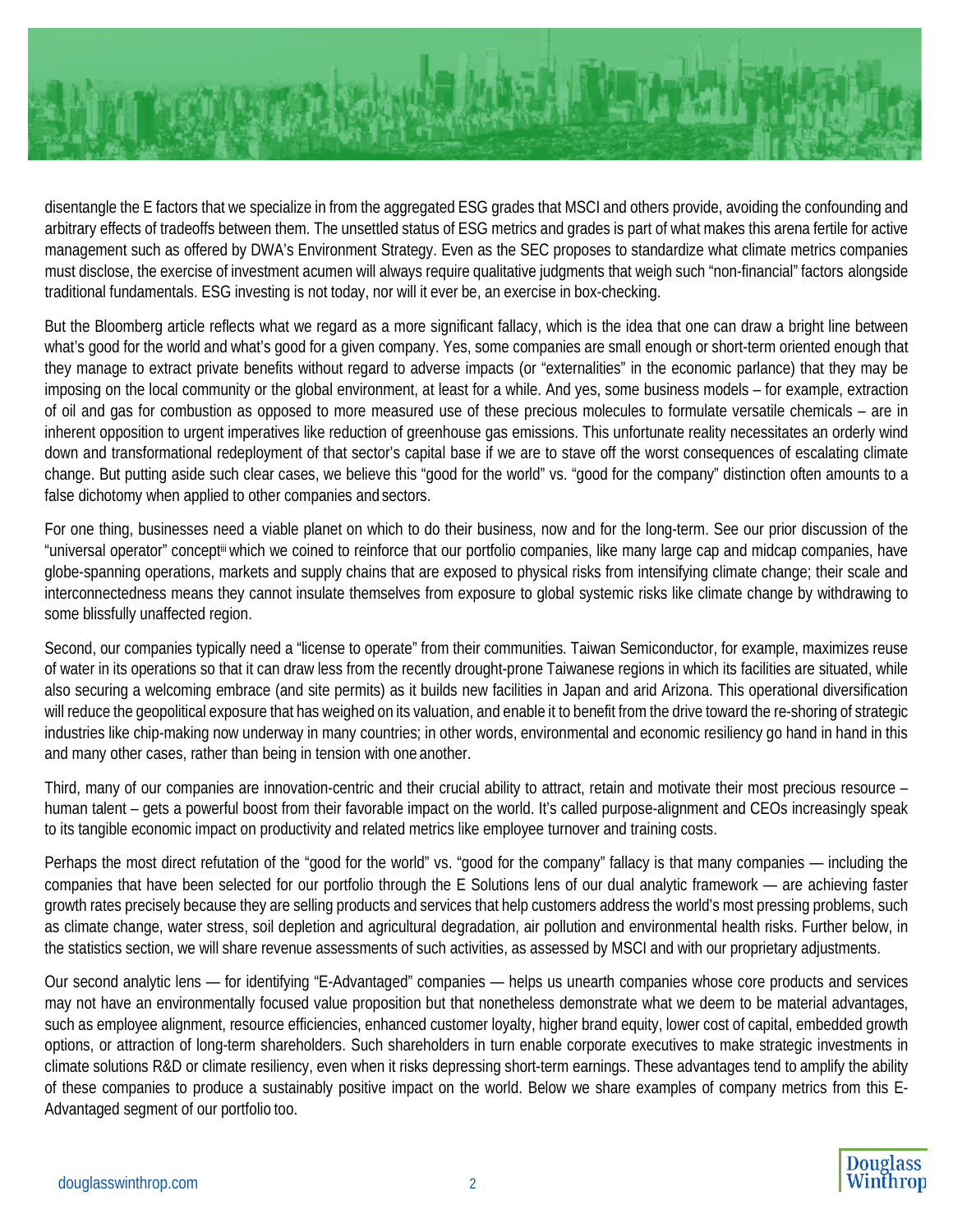

It's worth noting that the European Union has not tied itself in knots in grappling with the "good for the world" vs. "good for the company" issue that preoccupied the authors of the Bloomberg piece. When publishing the Non-Financial Reporting Directive (NFRD) in 2018, the EU skipped the polemics and coined the concept of 'double materiality", meaning that "companies have to report about how sustainability issues affect their business and about their own impact on people and the environment."<sup>I</sup>N in other words, both were deemed important and interrelated measures of effective corporate management.

# **ESG's "Saintly Narratives"**

A second influential strand of criticism of the impact claims of ESG investing was spearheaded by Tariq Fancy, the former chief investment officer for sustainable investing at BlackRock, who had an epiphany while writing what he called a "tortured" argument about how ESG investing could "fix" climate change. He realized that voluntary corporate action will not get the job done due to corporate short-termism and other reasons, that the market will not "self-correct" the epic market failure that brought us climate change in the first place, and that decisive government action is therefore required to catalyze the private sector if we're going to bend the emissions curve down. The danger of ESG investing in this mix, he added, is that it serves as an "opiate of the masses" making the public and policy-makers complacent. In his view, corporate ESG has "negligible impact" and its "saintly narratives distract the public from seeing the need for aggressive, systemic reforms that only governments have the ability and legitimacy to pursue."

As with the Bloomberg argument considered above, Fancy eventually goes on to overstate his case when he says: "the uncomfortable reality that being responsible usually isn't profitable." As noted, we have deep conviction that in a large and growing number of cases, actions companies take in furtherance of their own success can and do deliver wider environmental benefits, including mitigation of climate change.

That said, we agree heartily with Fancy that stronger governmental action is going to be critical to mitigating climate change in the "brief and rapidly closing window" if or action that the IPCC, an authoritative scientific body, told us in February that we now confront. As discussed in our last quarterly letter<sup>vii</sup>, when we assess how E factors will bear on a company's economic prospects, we consider the company as a player on a multi-level chess board shaped by three evolving and interrelated variables: (1) government policy, (2) consumer expectations and (3) technology disruption.

Regarding the first of this triad, two of the members of the Douglass Winthrop Environment Strategy previously served for years at the U.S. Environmental Protection Agency, and this hands-on experience as regulators deeply informs our investment work. We cautiously avoid underwriting a base case in our proprietary forecast models for a company that assumes it will benefit from supportive policy outcomes, but we do study the projected company-specific effects of policy change closely, and typically incorporate these into our bull and bear case scenarios. What Fancy underplays is how voluntary corporate action driven by market competition can create crucial space for regulators; for example, a company can innovate a new technology that shows what's possible in terms of increasing fuel efficiency or reducing industrial process emissions, and thereby establish a new baseline for regulators to consider enforcing on the market as a whole. (The EPA, in fact, formalized this process years ago in enforcing Maximum Available Control Technology or MACT on companies to reduce air toxics, but the same logic operates in many arenas of environmentally relevant technology innovation and regulatoryprogression.)

In a similar way, companies sometimes differentiate their products or services by responding earlier than competitors to customer expectations for sustainability improvements. Meanwhile, those same expectations are exerted in parallel by customers — in their capacity as citizens — on their legislative representatives, who may promulgate mandatory standards in response. At that juncture, catch-up costs are imposed on the laggards, while the leader is busy monetizing the brand value and customer loyalty from having moved first. For example, consumers have grown concerned about how the supply of certain commodities such as palm oil and beef is driving increasing rates of Amazon deforestation.vili Certain companies have responded with more robust policies and practices either to stop procuring commodity inputs from suppliers who are engaged in deforestation or to more proactively engage suppliers to change practices — a factor we've actively monitored to inform our selections for the portfolio. Then, just last year, the European Commission signaled a dramatic change from voluntary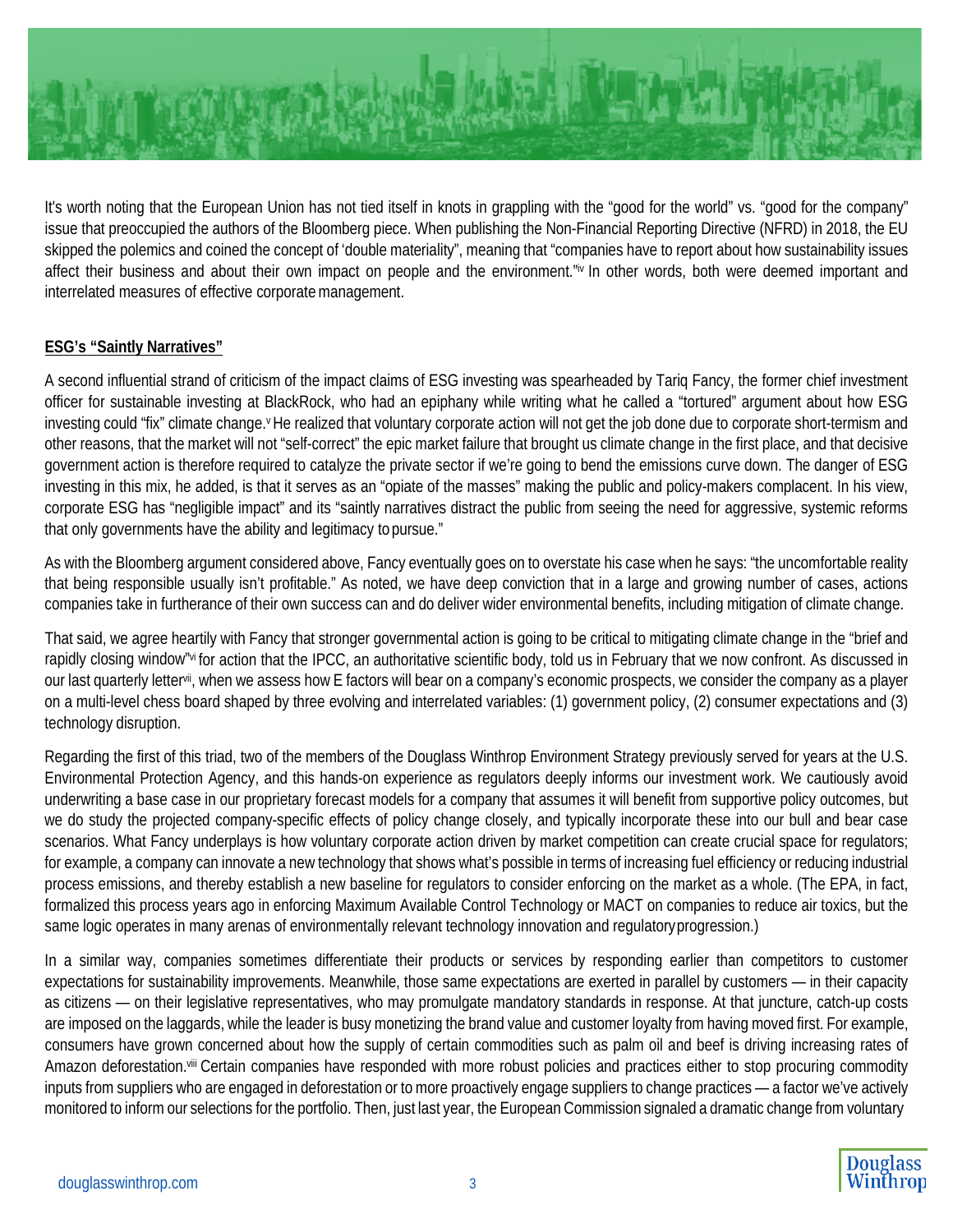

to mandatory action in this arena when it published a landmark draft law requiring that agricultural products sold in the EU are free of both legal and illegal deforestation.<sup>ix</sup>

As such, we agree with Fancy that this final step of policy enactment is crucial for achieving comprehensive and enduring environmental action (as well as a deserved payoff for companies who get ahead of the curve). Where we disagree with Fancy is that ESG investing is necessarily damaging to such policy outcomes. In our view, shareholder engagement by ESG investors is becoming an important lever for inducing corporations to use their influence to help bring about strong environmental policy. This conviction is central to our own "active ownership" program, which we cover in the next section.

# **So What Do We Mean by Impact?**

In light of the larger ESG debates considered above, let's take a step back and provide an overview of three ways we believe public equity investing can have authentic "impact". Before unpacking them below, we first acknowledge that many of our clients are themselves doing important environmental work — in their day jobs in companies, government or non-profits, or as philanthropists, or as endowment managers at institutions that are educating the next generation in environmental science and policy. As such, our efforts to protect and grow the financial resources that our clients have available to sustain their own work is an important derivative impact of what we do everyday, and one that is central to our sense of purpose. One other impact-related benefit of our trusted client relationships is that sometimes a client introduces us to a non-profit environmental organization that they have supported philanthropically and we end up teaming up with that organization on our shareholder engagement work with a company (see more under "Active Ownership"below).

### *1. Each Dollar Counts in the Large-Scale Realignment of Capital Flows Toward Solutions*

Investing in listed equities usually means buying secondary shares, meaning that one's capital goes to an independent seller of the security, not into the corporate treasury. By contrast, venture investing into a small technology company that is inventing or bringing a sustainability innovation to market typically provides cash directly into that company's account; moreover, that capital is often critical to its survival as a going concern. Partly for this reason, "impact investors" have long gravitated to venture investing, where the utility of the marginal dollar is more apparent than in the bigger mixing bowl of public equity investing.

However, it is possible to buy primary equity issuances from public companies on occasion, thereby injecting capital directly to the company (or to buy a company's green bond issuances, where the proceeds are often ring-fenced for sustainable purposes). More importantly, and perhaps subtly, when ESG investors collectively recognize the sustainability attributes of a company, and share these insights with one another through research that substantiates its connection to economic performance, this enhanced demand for the shares can drive longterm appreciation of the company's stock price. Consider the analogy to an individual voter who can regard his or her individual vote as inconsequential (i.e., as having no "impact" on the election outcome since elections are almost never decided by precisely one vote), whereas the impact of combining that individual vote with many others, recruited perhaps by communicating the pro-environment attributes of a candidate, can lift that candidate to office. Similarly, each dollar counts in the larger realignment of capital flows toward solutions, and the economics of sustainability are increasingly an animating rationale among market participants who drive this process.

Furthermore, when corporate executives come to understand that a significant portion of their shareholder base recognizes and values their sustainability performance, and that these shareholders are more inclined to be long-term holders rather than opportunistic traders, it can create virtuous circles that promote further investment in sustainability advances. This includes farsighted R&D investments in sustainable innovations that may depress short term earnings while boosting long-term resiliency andupside.

To the extent the stock price is thereby supported and lifted, the corporate team possesses a powerful currency with which acquire other companies — including sustainability-oriented companies as many of our portfolio companies have done — and to attract and retain purpose-

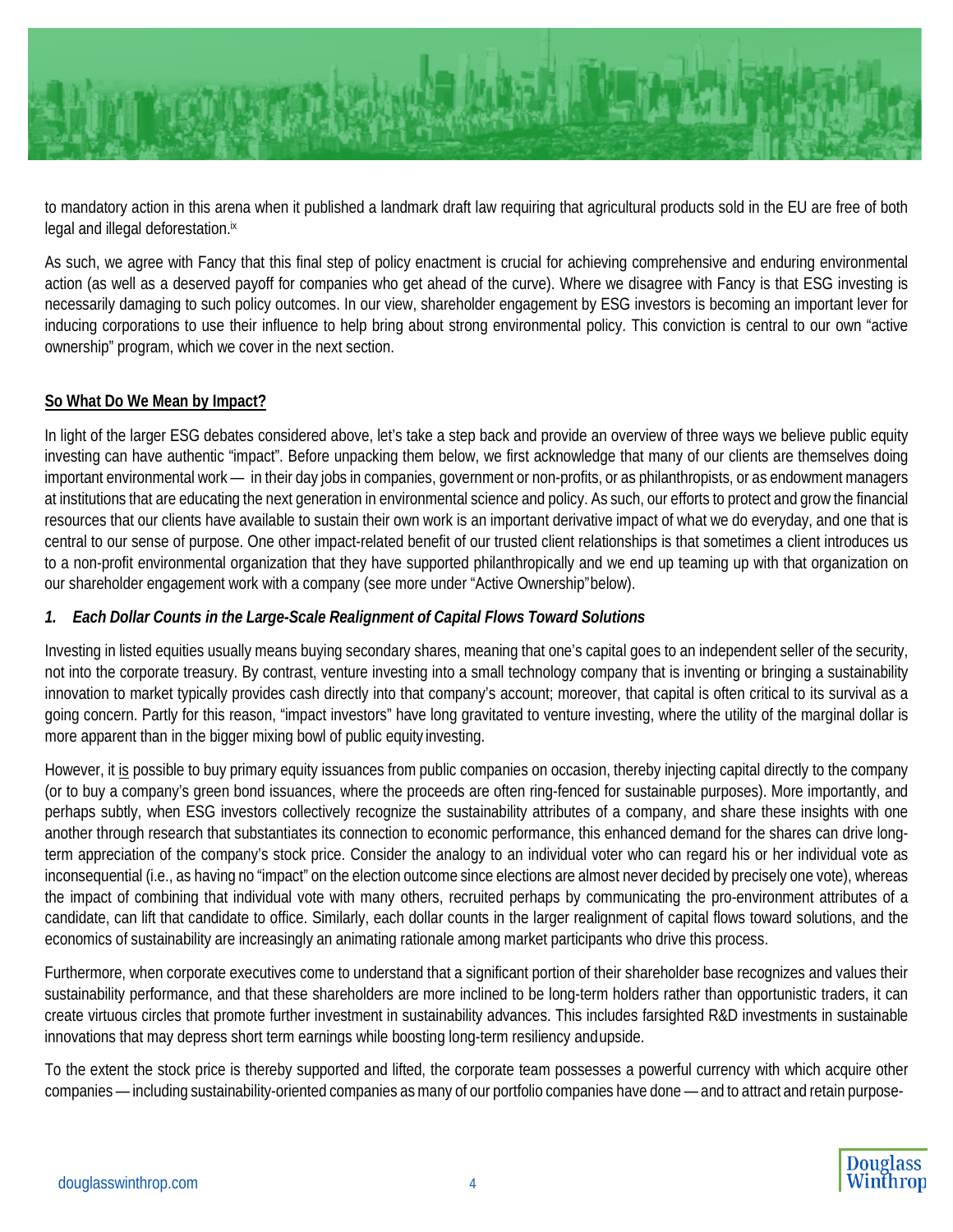

aligned talent with stock-based compensation, not to mention a favorable and lower cost of equity capital in any new issuance. The positive migration of capital toward companies that help to solve environmental problems is leading some of them, over time, to benefit from the enhanced valuation multiples typically associated with "quality" equities. This has been reinforced for companies that are widely held in ESG portfolios during the record inflow of assets to such strategies in recent years. Moving selectively in this "opportunity" terrain (ideally ahead of the ESG "crowd") is what we strive to do in the Environment Strategy.

The power of this virtuous circle dynamic can also be understood by viewing its negative counterpart in the divestment movement. Divest-Invest now counts \$39 trillion in signatory assets that have committed to avoid investing in fossil fuel companies.<sup>x</sup> Yes, such divestors missed out on the energy "trade" in 2022 as Putin's invasion of Ukraine shook global markets. But the accelerating loss of institutional shareholders from the capital base of oil and gas companies has, we believe, contributed to a material change in their prospects, and undermined their readiness to make long-term investments in exploration and production. While the divestment movement is often framed as ethical, the hard economic reality is that oil and gas companies are exposed to the kind of regulatory progression we've discussed above, as the world goes from pricing around 22% of carbon emissions today to a likely higher proportion in the future. This, combined with technology innovation and consumer pressure, has increased the risks that oil and gas assets will be stranded and writtendown.

# *2. Public Equities: The Scale is the Thing*

A second "impact" attribute of sustainable public equity investing is the sheer scale involved. On this dimension, this asset class compares favorably to the venture stage investing that has long attracted "impact investors." Venture stage companies can take a decade or longer to scale up organically and begin materially reducing emissions in the building, power and transport infrastructures that impose all kinds of barriers to upstart innovators — from regulatory and safety permitting to building codes to public acceptance. In fact, a crucial accelerator of the scaling function for such innovative companies comes from go-to-market partnerships with, or corporate venturing and acquisition by, the large cap companies we invest in. All three members of the Environment Strategy Portfolio Committee have previous experience as venture investors and all of us monitor our venture and private equity networks and deal flow for emerging sustainability companies; we pay special attention to noting which public companies are in their cap table, a clue that may speak to their skill in identifying reinvestment opportunities and strategically embracing their own transition to a low-carbon economy. For example, we appreciated **Schneider Electric**'s co-funding of its subsidiary Aveva's acquisition of OSIsoft in 2020, a Silicon Valley-backed industrial software company enabling industrial IoT, efficiency and sustainability. Similarly, we appreciated **Generac**'s 2020 acquisition of Enbala Networks to enable homeowners to aggregate and monetize distributed energy resources like generators, batteries and solar roofs, and its 2021 acquisition of solar microinverter company Chilicon Power. We could cite many other examples from the portfolio. While our indirect exposure to venture-stage companies through acquisitions like this is diluted within a larger enterprise relative to the pure-play exposure experienced by the venture investor that owned stock in the acquired company, it nonetheless constitutes authentic exposure, at substantially lower risk of permanent capital loss, and creates embedded growth options that can become major revenue streams for our companies overtime.

Illustrations of the scale impacts of our holdings in 2021 include:

Unilever: A staggering ~2.5 billion people use Unilever products daily. When Unilever committed to put climate footprint labels on 70,000 products in 2020<sup>xi</sup> and to halve the lifecycle emissions of those products by 2030, this spoke to management's readiness to reach beyond their operational walls and reduce downstream customer emissions during the "use phase" of their products, and to educate a substantial portion of the world on climate and carbon while doing so. When it committed to achieve zero deforestation in its supply chain by 2023, this wasn't a voice in the wilderness: Unilever is the world's largest purchaser of palm oil, one of the big four "forest risk commodities" responsible for tropical deforestation.

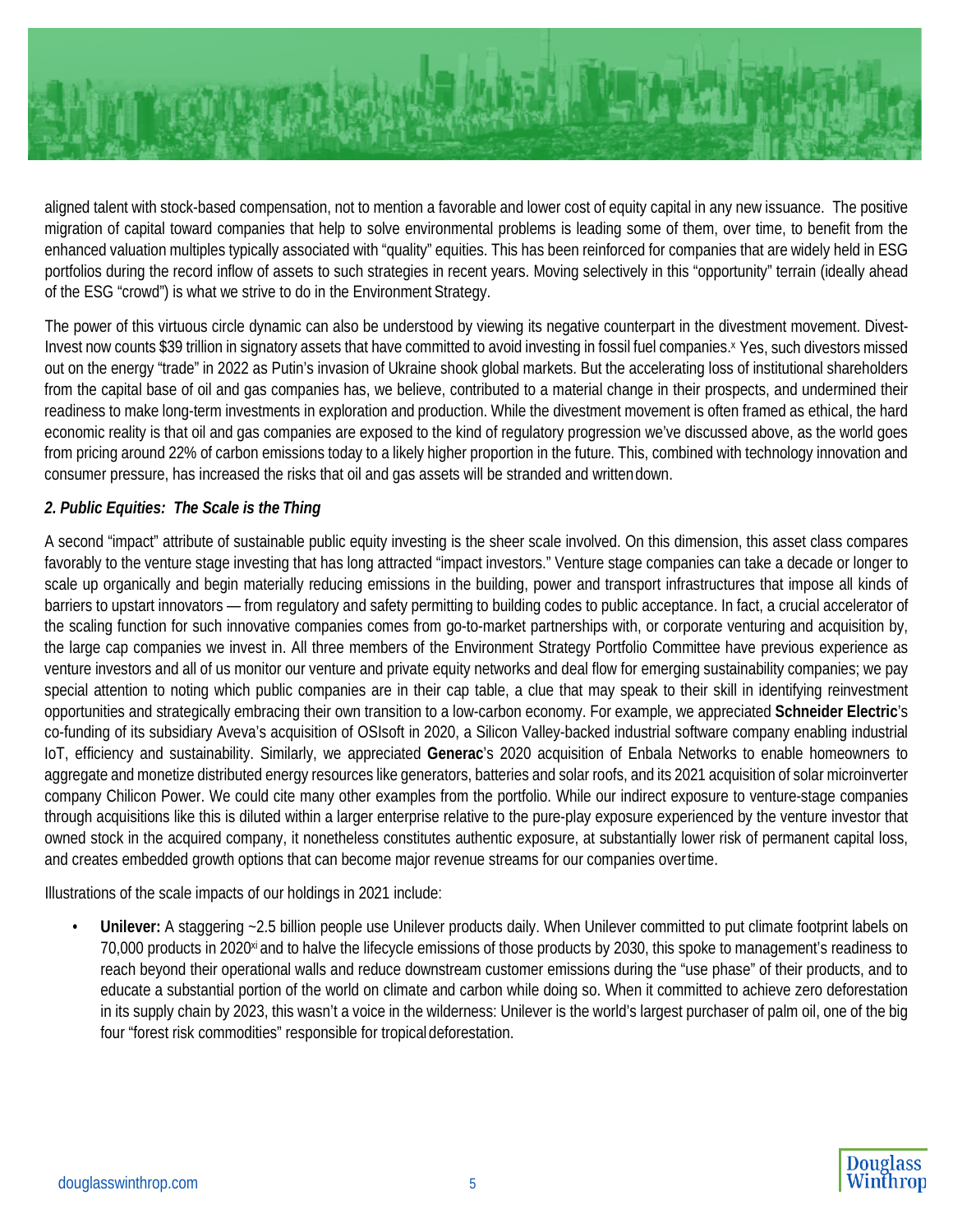

- **Nike:** A leader in the application of circular design principles, Nike's FlyKnit process had reduced waste by 60% by substituting knitting of seamless uppers for fabric cutting. It then further committed to use recycled polyester for its micro-engineered yarns, leading to diversion of well over four billion plastic bottles fromlandfills.
- **Alphabet:** The company's Nest learning thermostats have helped customers save an estimated 50 billion kWh of energy and reduced household emissions. Google has committed to provide 1 billion people new ways to take actions to reduce their environmental footprint by 2022 — for example, using Google Maps to chart eco-friendly routes that may be more fuel-efficient because they use mass transit or bike sharing, even if not the fastest route available.<sup>xii</sup> Google has committed to help over 500 cities to reduce 1 gigaton of carbon emissions annually by 2030 (note that 70% of global greenhouse gas emissions originate in cities). Extending from the core to Alphabet's "other bets" such as Waymo's autonomous vehicle technology or Sidewalk Labs' digital innovations for sustainability, we see a company using its extraordinary reach and cash flow to galvanize change on a global scale. While none of these activities alone are major revenue streams in relation to its core search and advertising business, we believe Alphabet's sustainability contributions boost consumer goodwill and readiness to use its ubiquitous products daily.
- **Trane:** This leader in air conditioning and transport refrigeration has invested ahead of the regulatory curve to achieve higher efficiency with its EcoWise product line and to use refrigerants that are less potent greenhouse gases. It has made the most ambitious B2B commitment for greenhouse gas reduction, indicating that it will reduce 1 billion tons from the "customer use phase" of its products by 2030 — which equates to ~2% of the world's annual emissions or the annual emissions of Italy, France and the UK combined. In other words, Trane is a company acting at the level one would expect of a country (actually three countries). This is public equity scale.

A final wrinkle we'd spotlight as a source of impact attendant to scale is that many of our portfolio companies are pioneers in driving new models for procuring low-carbon solutions. Two examples:

- **Salesforce:** Salesforce's data centers have an average Power Usage Effectiveness (or PUE, a sector-specific efficiency metric) that is consistently better than its peers. In terms of the electricity it uses rather than saves, it has signed Power Purchase Agreements (PPAs) to ensure that its procurement is adding new renewables onto the grid where possible. It also worked with the non-profit organization WattTime to pioneer "emissionality," a "technique to make large-scale renewable energy projects even more impactful by deliberately siting them in locations where building new renewables displaces particularly polluting power plants.["xiii](#page-23-8) Salesforce further announced attainment of Net Zero across its value chain in October 2021<sup>xiv</sup>, and has launched Sustainability Cloud as a robust carbon accounting product to give its customers a 360-degree view of their environmental impact and provide data-driven insights to help them take action.
- **Alphabet:** Alphabet's Google unit, like Salesforce, has been matching 100 percent of its annual electricity consumption with purchases of renewable energy. This can mean "buying a surplus of renewable energy in regions where solar and wind power are abundant — like the U.S. Midwest — to address the lack of renewable energy in other places, such as Taiwan" or buying "additional solar energy during the day to compensate for use of carbon-intensive energy at night.["xvG](#page-23-10)oogle has now declared a "moonshot" goal to operate with clean energy every hour of every day, everywhere. This depends on policy change and coalitions so in September 2021, Google partnered with Sustainable Energy for All and the United Nations to launch the new 24/7 Carbon-Free Energy Compact – a set of principles and actions to drive systems-level change.

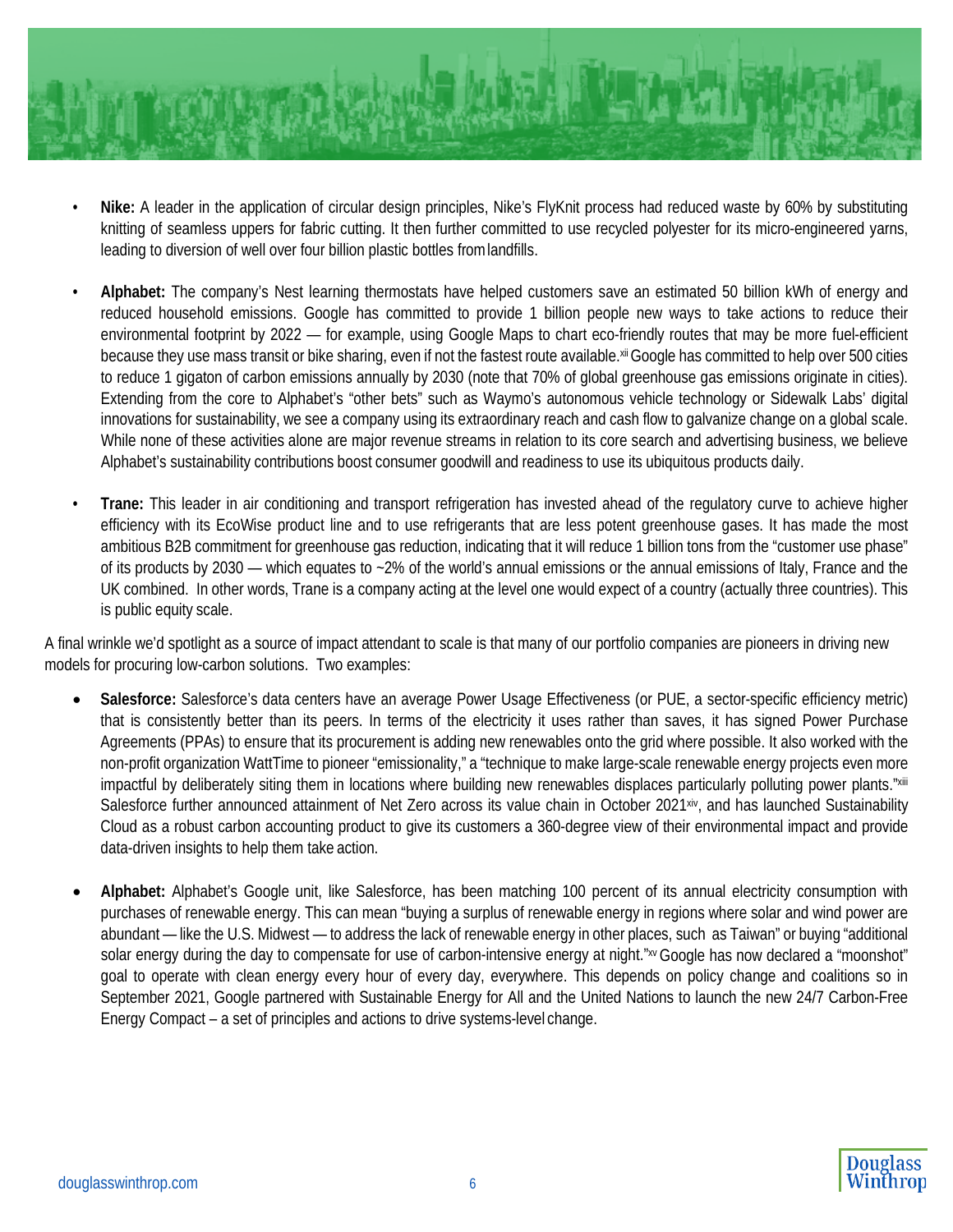

# *3. "Active Ownership": A Core Pillar in the Impact Case for PublicEquities*

A third category of impact, and one involving a tighter causal line, relates to "active ownership". In the industry vernacular, this is sometimes called "shareholder engagement" or "investment stewardship". In the case of ESG investing, it refers to efforts to prompt a company to behave more sustainably through dialogue with management or use of the shareholder proxy vote in activist ways. This includes initiating or joining a vote to elect alternate directors to the board or introducing shareholder resolutions on issues like climate change that are typically non-binding but still consequential as a signal that the board disregards only at its peril. Here the wider impact debate is primarily about whether such influences, short of a proxy vote that changes out the board, ultimately modifies corporate behavior. And, further, questions arise about whether it's appropriate or prudent for "outside" shareholders to seek to do so, given that management has the fullest information base on which to act and is entrusted to act to maximize the company's prospects as awhole.

Because Douglass Winthrop's Environment Strategy considers the quality and E-orientation of management before investing, we tend to believe in our management teams. As such, we favor selective, private and constructive dialogue with them, through letters that clearly make our case, followed by discussions with the appropriate members of the management team. Consistent with our performance-first approach, we always formulate our case urging stronger environmental performance through the lens of how doing so will ultimately translate into better financial and shareholder performance for the company, while also enhancing environmental well-being. Again, circling back to the 'double materiality' perspective referenced above, we believe corporate and environmental well-being are more often positively linked than not, particularly over the medium to long term.

As to debates about the efficacy of engagement, we are clear-eyed in recognizing that this will vary and that we are one voice among many that management considers. What we have found so far is good receptivity by management to our engagement outreach, based less on the size and voting power of our holdings in a company, and more on the collective decades of environmental domain expertise residing in our team. This experience makes some management teams eager to hear us out as they chart their path on climate and other issues, both because of the substantive value of our input and because we are indicative of wider investor trends to which they want to be attuned as ESG asset flows intensify. This circles back to point number 1 above: each dollar counts and it is part of a cumulative flow that together is growing in its influence on equity prices and related corporate outcomes. Moreover, we are already working together with other shareholders in formal and informal coalitions and aspire to increase the scale and power of some of our asks in the future. Examples include our collaboration with Say on Climat[exvi](#page-23-11) and our ongoing working relationships with shareholder networks like CERE[Sxvii](#page-23-12) and As You Sowxvi[ii.](#page-23-13) The question about efficacy also circles back to point number 2 above: while the degree of difficulty of nudging a large cap company to behave differently is high, the impact payoff for any success is high given the corporate scaleinvolved.

Our typical approach is to partner with a leading Non-Governmental Organization (NGO) that specializes in the domain on which we're engaging a company. An example is our work with the Sustainable Fisheries Partnershi[pxix,](#page-23-14) to which we were introduced by a client in the Environment Strategy, to partner with us on our engagement with Costco:

- **Costco:** We have sent multiple letters and conducted discussions with Costco management encouraging management over the past year to build on the company's track record of sustainable fish procurement by taking an even more systematic and muscular approach. We conveyed that we believe this would enhance Costco's security of supply, the loyalty of its membership base (whose recurring subscription comprises the heart of their business model), and its competitive positioning relative to peers like Walmart, which has been making forceful commitments to become a "regenerative" company in fisheries and other areas). Costco has been responsive but has not agreed to all our requests, including more comprehensive disclosure of all the fisheries from which they procure and their respective progress toward sustainability through Fisheries Improvement Projects (FIPs) and other mechanisms.
- **Amazon:** Circling back to our key point of rebuttal to Tariq Fancy's argument above, we are acting on our belief that shareholder engagement can be an important lever for inducing corporations to use their influence to help bring about strong governmental

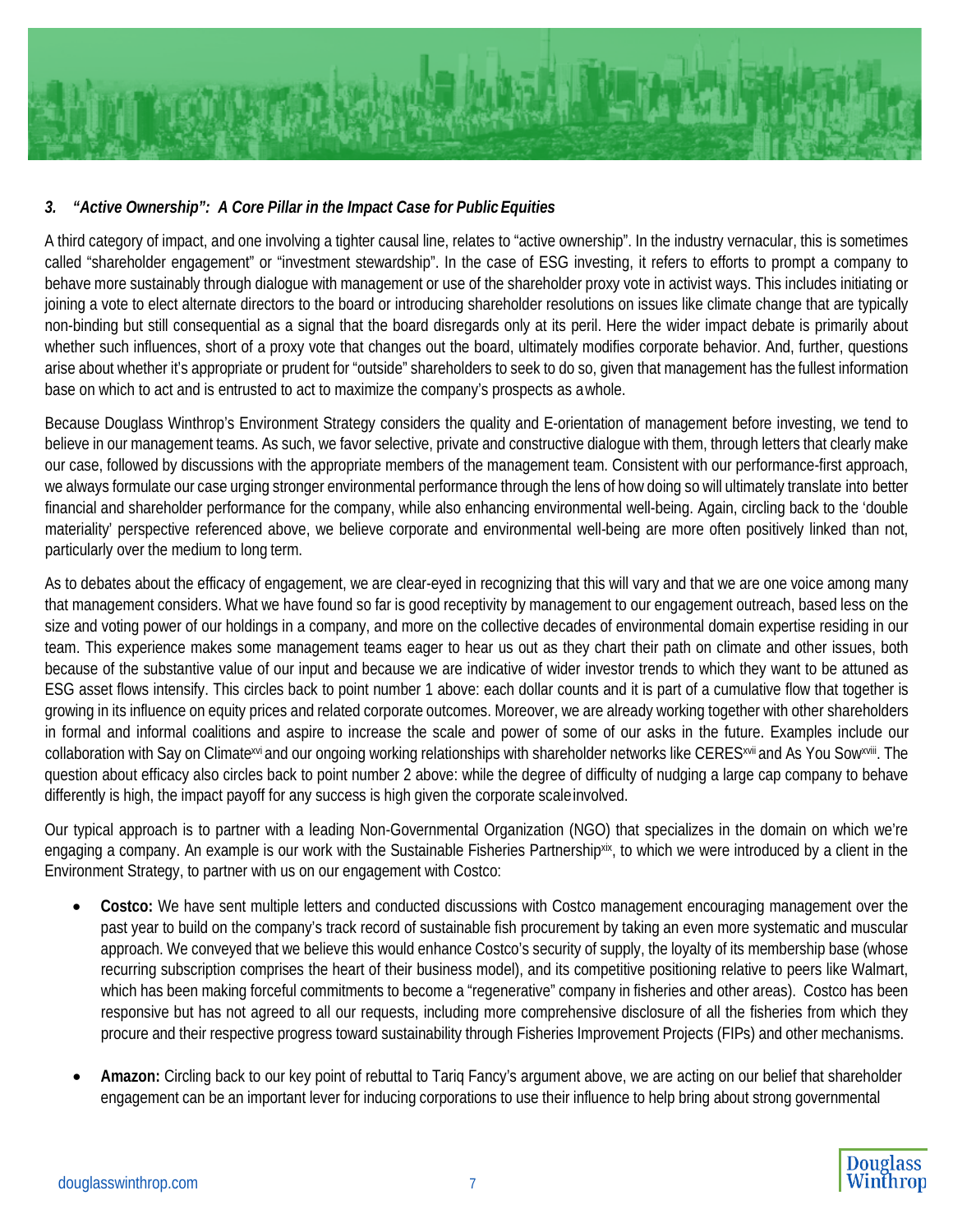

policy on environmental matters. As such, our engagement activities include a major focus on urging our companies to advocate forcefully in support of strong climate policy and regulations, both directly and through their trade associations. Our non-profit partner on this work is InfluenceMap,<sup>xx</sup> a London-based think tank that produces independent analysis and grades on how companies use their government lobbying and advertising resources to accelerate or impede climate policy. Among our key asks, we urged Amazon to:

- o Increase transparent, positive advocacy across several pending climate-related policy issues (which would likely further raise its already respectable 80/100 score)<sup>xxi</sup>;
- o Attend to its less favorable 62/100 "Relationship Score", which reflects its membership in the U.S. Chamber of Commerce. The Chamber earned an E- grade from InfluenceMap for its obstruction of urgently needed climate policy in the U.S.<sup>xxii</sup> and, according to recent InfluenceMap research does not appear to be on track to improve.<sup>xxiii</sup>;
- o Publish a detailed annual review to ensure that all its direct and indirect lobbying activities (via trade associations) are consistent with the 1.5<sup>o</sup>C goal of the Paris Agreement, including reporting on specific cases of misalignment, as well as the steps taken to address specific cases of misalignment, in line with the Global Standards on Responsible Climate Lobbyin[gxxiv;](#page-23-19)
- o Incorporate InfluenceMap assessments into its Climate Pledge Friendly certification program, making this rigorous research easily available to its customers as they browse for products on the Amazon website. This ask is consistent with Amazon's stated intention to add new certifications to its pioneering Climate Pledge Friendly syste[mxxv.](#page-23-20) Moreover, InfluenceMap has made this step easy by developing a red-orange-red traffic light system as part of the Climate Action 100+ benchmark proces[sxxvi](#page-23-21) for easy screening of the degree to which companies are negative or positive on climate policy action.

Another strand of our "active ownership" work is proxy voting. For those clients who have authorized us to do so, we have begun the process of voting their proxies for all of our Environment Strategy portfolio companies in line with strong climate action. We have subscribed to Institutional Shareholder Services' (ISS) Climate Proxy Voting Policy and we use their infrastructure, ProxyExchange, to execute on these votes. Launched in March 2020, the ISS Climate Policy is based on principles developed from widely recognized international frameworks such as the Taskforce for Climate-related Financial Disclosures ("TCFD"), using a scorecard approach that reflects climate-related risk factors and performance indicators.

Also relevant to our proxy voting is that the Douglass Winthrop Environment Strategy has joined Say on Climatexxvii, which uses engagement and shareholder resolutions to encourage companies to: 1) disclose their emissions; 2) present a credible, multi-stage plan to reduce them; and 3) submit their plans and progress to an annual shareholder vote (where appropriate, and note that it is not always appropriate given concerns that such votes can inadvertently rubber stamp inadequate plans, a matter of live discussion among collaborators in this initiative). We believe this initiative is enhancing the drive for corporate accountability, and are encouraging all of our companies in the Environment Strategy to meet its conditions, while we also vote in favor of shareholder resolutions to thisend.

To recap, our three priority areas for active ownership are:

1. **Climate/carbon**: Full-scope (1,2,3) greenhouse gas emissions disclosure, emissions reduction targets and plans, often (but not always) submitted for annual shareholder review and approval as to sufficiency and progress (Key collaborators: Say on Climate, As You Sow, CERES);

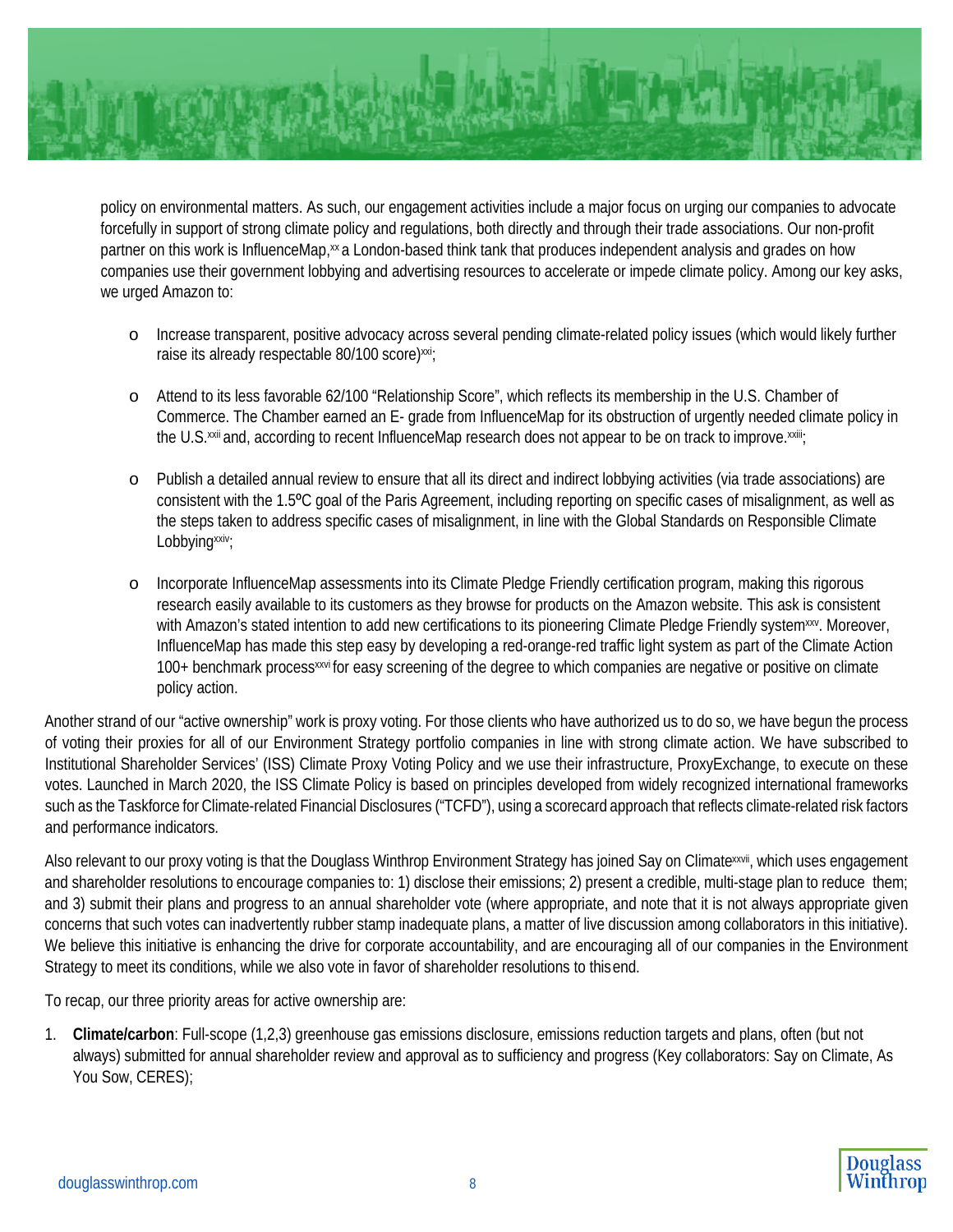

- 2. **Corporate advocacy:** Urging our companies to deploy their resources and influence to promote climate/environmental policy (Key collaborator: InfluenceMap); and
- 3. **Sustainable use of biological resources, especially fisheries and forests**: Avoiding deforestation, overfishing and other practices that undermine the biological integrity and viability of resources on which we and future generations depend (Key Collaborator: Sustainable Fisheries Partnership).

As we build AUM in the Environment Strategy, we look forward to being able to allocate more staff resources to ramping up our "active ownership" work in the future.

# **Portfolio Impact Statistics**

We now move to the statistics section of this impact letter. Here our proprietary views will take a back seat, because we want to offer clients — in this report and once a year going forward — statistics that draw primarily on an independent source, a "referee" of sorts. We reviewed a number of data firms in 2021 before choosing to subscribe to MSCI's ESG data services. We found their coverage of our investable universe to be robust, their data often illuminating and well organized, and their tools useful. We know and value the MSCI analysts and interact with them regularly as their methodologies continue to evolve. We use MSCI's service for ongoing research support and "sanity checks", and to provide tools for efficiently producing portfolio wide statistics such as we share below. As a reminder, we note a few things:

- We do not strive to invest only in best-in-class companies, whether according to MSCI's ratings or any other third-party source. Rather we often find investment opportunity in companies that are commencing a credible improvement trajectory on environmental performance that has yet to be realized in their financial performance or equityprices.
- We use MSCI as an aggregator and originator of relevant insights but do not rely on its final ratings to drive our investment decisions, since they combine E, S and G factors whereas we focus primarily on the E factors, and because our own qualitative judgment on the materiality and investment relevance of any particular E factor often varies.
- MSCI data is especially focused on providing a snapshot of a company's current environmental metrics though it also offers forwardlooking data on corporate policies, targets, scenarios, opportunities and risk exposures. Our MSCI-derived statistics below speak more to the former, but our investing is informed more by the latter, including proprietary insights we develop about where a company is heading in the future.
- MSCI data regarding a company's environmentally relevant opportunity set typically focuses on direct opportunities, whereas some of our most creative investment theses arise from considering the first and second derivative opportunities, or the indirect enablers of a low-carbon economy. For example, ASML's Extreme Ultraviolet Lithography machines are enablers of advanced chipmaking that will enable the next generation of embedded sensor intelligence, edge computing and artificial intelligence. These innovations will provide a dramatic boost in industrial and transport efficiency and transformational efficiency gains across many other sectors in the decades ahead. Our investments in such companies, typically in the E-Advantaged portion of our dual analytical model, are not always thematically obvious, and the company's sustainability contributions are not always traceable in the statistics compiled by MSCI.

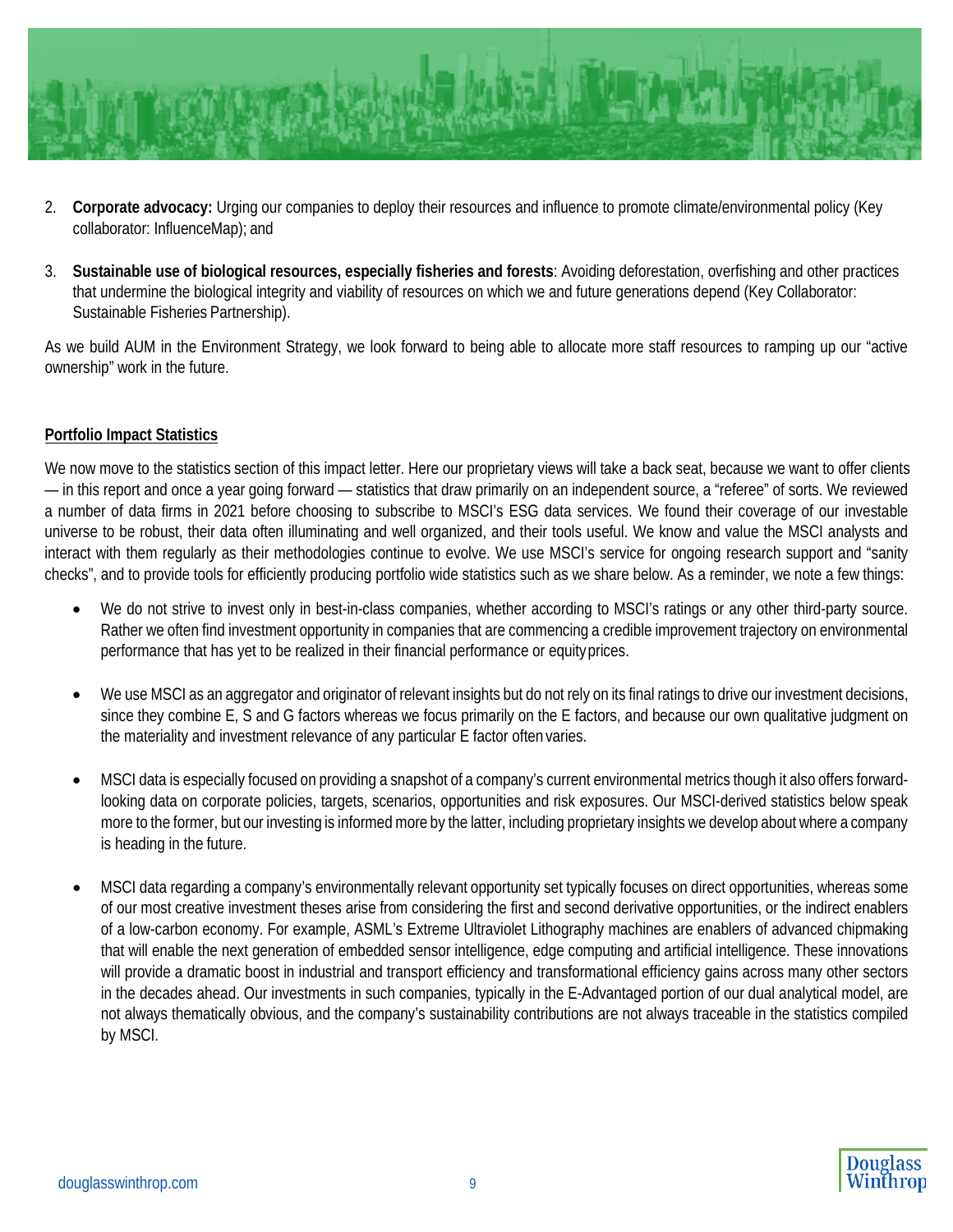

# *1. MSCI ESG Portfolio Results:*

| <b>Metric</b>                                                         | DWA ES* | S&P500** | <b>MSCI SRI**</b> | <b>MSCI World***</b> |
|-----------------------------------------------------------------------|---------|----------|-------------------|----------------------|
| <b>MSCI ESG Rating</b>                                                | AA      | AA       | AAA               | AA                   |
| Environment Score (0-10)                                              | 7.0     | 6.2      | 6.9               | 6.1                  |
| Social Score (0-10)                                                   | 5.3     | 5.0      | 5.7               | 5.1                  |
| Governance Score (0-10)                                               | 5.0     | 4.8      | 5.8               | 5.1                  |
| Weighted Average Carbon Intensity (t CO2e/\$M sales)                  | 150.2   | 130.5    | 58.0              | 146.0                |
| Weighted Average Carbon Intensity (t CO2e/\$M sales) ex. NextEra Inc. | 78.7    | 130.5    | 58.0              | 146.0                |
| Fossil Fuel Reserves (%)                                              | $0.0\%$ | 4.4%     | 1.1%              | 6.8%                 |
| High Impact Fossil Fuel Reserves (%)                                  | $0.0\%$ | 4.2%     | 0.7%              | 6.2%                 |
| Exposure to High Water Risk (%)                                       | 8.8%    | 5.0%     | 6.9%              | 6.8%                 |
| Total Water Withdrawal Intensity (m3/\$M sales)                       | 31,840  | 43.207   | 32.404            | 40.710               |

*\*Weighted average holdings from 01.01.2021 to 12.31.2021*

*\*\*Holdings as of 12.31.2021*

*\*\*\*Holdings as of 03.08.2022*

- Recognizing the issue of confounding tradeoffs across the E, S and G, as discussed above, the Environment Strategy's MSCI ESG rating in 2021 was AA, which matches two of the reference indexes (S&P 500 and MSCI World) and is one notch below the MSCI's SRI rating of AAA. However, the DWA Environment Strategy intentionally focuses on the E pillar within ESG, and on this pillar of MSCI's three-party scoring system, MSCI awards the Environment Strategy a 7/10, higher than all three reference benchmarks.
- As shown above, the Environment Strategy had a weighted carbon intensity (i.e., tons of carbon dioxide equivalent per dollar of sales) that is higher than the three reference benchmarks; however this is driven principally by its one outlier, **NextEra Energy**, without which our portfolio's carbon intensity is substantially lower than the S&P 500 and MSCI World and somewhat higher than the MSCI SRI index. NextEra owns two utilities with substantial natural gas-fired capacity, however it is rapidly growing utility-scale solar installations in its service areas, and its non-regulated wholesale development and operations arm, NextEra Energy Resources, is the largest developer and operator of non-hydro renewables in theworld.
	- o **Veolia** was the second largest driver of carbon intensity in our 2021 portfolio, primarily generated from their waste business (landfill methane and incinerators). Veolia is a leader among peers in its carbon management, per MSCI and our independent assessment. The company had a 56% methane capture rate and constructed a landfill waste-to-biomethane unit in Paris that is the largest facility for producing green gas at a non-hazardous landfill in Europe.
	- o **Waste Management** was the third largest driver of carbon intensity in our 2021 portfolio. It was collecting landfill gas (LFG) from 93% of its 315 active landfills (better than peers Republic Services at 90% and Waste Connections at 20%). LFG was used to power more than 33% of Waste Management's total truck fleet. It recycles about 25% of the municipal solid waste it collects and continued to invest in automating its Materials Recycling Facilities (MRFs), a timely investment program given commodity prices. It began an \$800mm investment program into 17 new Renewable Natural Gas plants on top of 4 existing ones (producing pipeline quality gas from decomposition of waste that can substitute for fossil fuel natural gas) that is forecast to generate 400mn in EBITDA by 2026 and \$825mm into existing and new MRFs

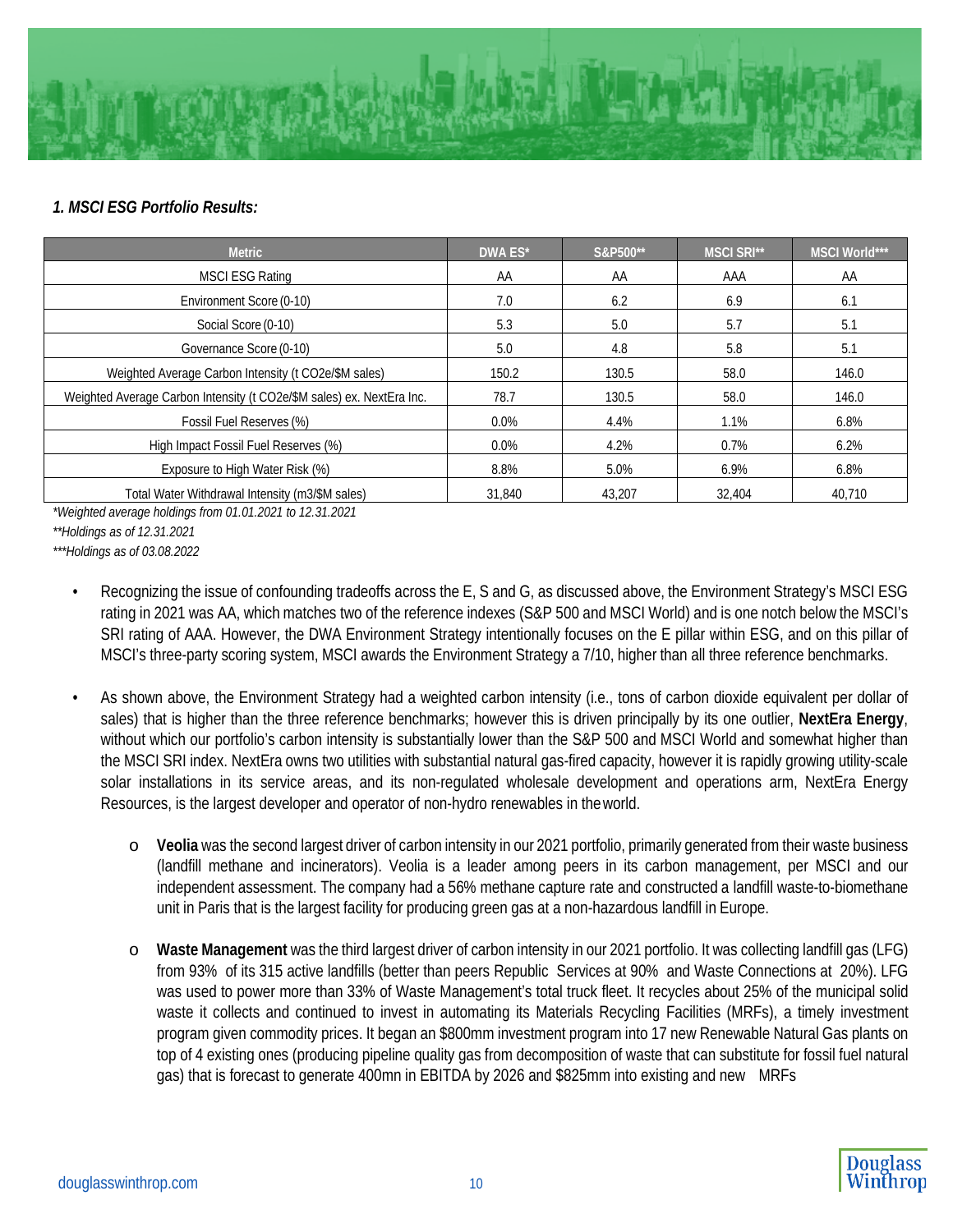

that will generate 180mn in ETBIDA by 2026. Returns on these sustainability investments are on track to be much higher than reinvestments into acquisition of more solid waste acquisition and they reflect proactive environmental stewardship.

- Our weighted portfolio exposure to high water risk was 8.8%.
	- o The top contributor to our portfolio water risk score was **Taiwan Semiconductor**, whose proactive risk management we discussed on Page 1 of this report
	- o **SolarEdge** was identified as another high water risk holding due to the location of their facilities in Israel, China, and certain parts of Europe. However, they manage this well in that their operations are extremely water efficient. Their new 17,000 square meter site in Israel has a closed loop system for water processes, featuring zero wastewater discharge. Their total water withdrawal is relatively limited both on an absolute basis and relative to sales.
	- o **Beyond Meat** was given a high-water risk score by MSCI due to lack of disclosure about water usage and recycling. However, we note that in a lifecycle assessment study conducted in 2019 by another third party, Beyond Meat Burgers were found to generate 90% less greenhouse gas emissions, requires 46% les[s en](#page-23-22)ergy, and have >99% less impact on water scarcity and 93% less impact on land use than a 1/4 pound of U.S. beef. xxviii.
	- o MSCI's "water stress" portfolio score gets at its assessment of risk exposure, but does not give credit for our companies that are selling solutions to tackle the issue of water scarcity, including **Xylem**, which provides a comprehensive lineup of equipment, technology and services into the transport, treatment, testing, and efficient use of water across utility and industrial markets; and **Danaher,** whose Pall, Hach and Trojan businesses offer a range of water solutions from energy-efficient UV water filtration to advanced water analytics.

# *2. UN Sustainable Development Goals:*



*Source: https://sdgs.un.org/goals*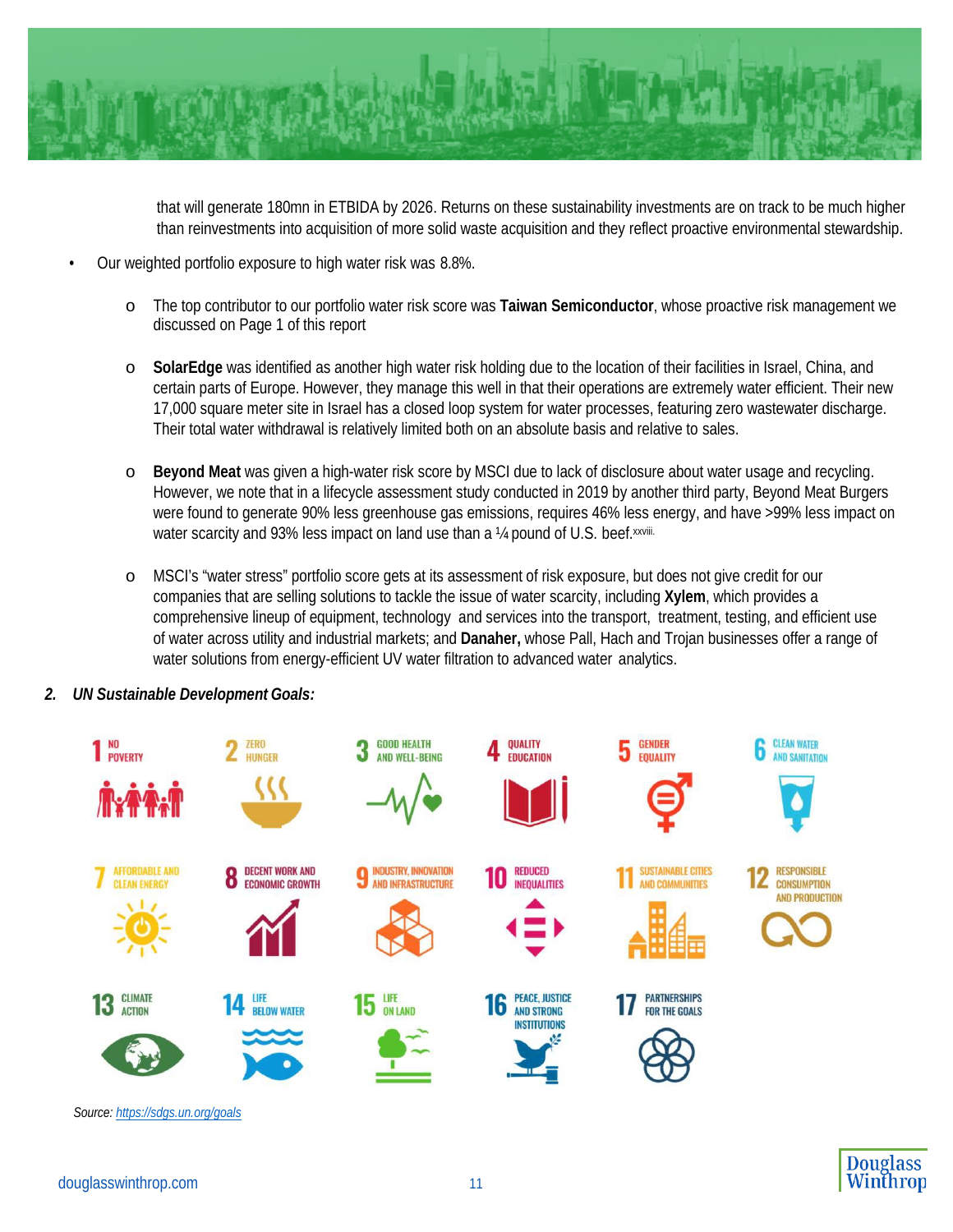

The UN Sustainable Development Goals (SDGs), adopted in 2015, is a series of 17 goals, each supported by specific targets and indicators, that constitute one of the most influential and widely referenced strategic roadmaps for the planet's joint developmental and environmental future[.xxix.](#page-23-23) The SDG framework is often used by companies and ESG managers to categorize the impact of their portfolio, and sometimes (less often) to quantify it. The nine categories in our DWA E-Map broadly align with nine of the SDG goals 3, 6, 7, 9, 11, 12, 13, 14, 15. (**See Section 1 of the Appendix for a diagram of their cross-mapping and Section 3 of the Appendix for the 2021 Environment Strategy portfolio holdings in relation to the DWA E-Map.**) Some companies' products and services apply to multiple SDGs and multiple DWA E-Map categories at once. MSCI's SDG Alignment Methodology evaluates the alignment of individual companies through their products, services and operations, yielding the following data:

- Out of our 37 companies, 32 (**89%**) were aligned to at least one of the nine referencedSDGs;
- Our three highest exposures were to SDG 12 (**57%**), SDG 13 (**39%**), and SDG 7(**37%**);
- We were relatively under-exposed to SDGs 3, 11, 14;
- None of our 37 companies were "Strongly Misaligned" with the nine referenced SDGs;
- Three of our companies were misaligned (not "Strongly Misaligned") with SDG 3 asfollows:
	- o **Nike** was implicated in a small number of controversies, including a Clean Clothes Campaign report that alleged nonprovision of wages and unlawful termination of workers in supply chain amidst COVID-19pandemic;
	- o **Tesla** was implicated in a small number of controversies, including worker criticisms over alleged lack of safety measures against COVID-19 for employees at the Fremont factory; and
	- o **Amazon** was implicated in a small number of controversies, including NGO criticism over allegations of poor working conditions and low wages at supplier Foxconn's Hengyang factory.
- Three of our companies misaligned (not "Strongly Misaligned") with SDG9:
	- o **Microsoft** was implicated in a small number of controversies, including European Commission antitrust investigation against Microsoft Teams;
	- o **Amazon** was implicated in a small number of controversies including in Italy, where they incurred EUR 1.1 billion penalty over alleged abuse of dominant position in online commerce since 2016;
	- o **Apple** was implicated in a small number of controversies including a U.S. Congressional information request and lawsuits over allegations of anti-competitive practices favoring its own apps sold through App Store; and
	- **Alphabet** was implicated in a small number of controversies, including 16 state filed lawsuits over alleged anticompetitive business practices.

# *3. MSCI Sustainable Impact Metrics:*

MSCI also uses a proprietary methodology for estimating the percentage of a company's products and services that map to its six categories of positive impact on the environment: (1) alternative energy; (2) energy efficiency; (3) green building; (4) sustainable water; (5) pollution prevention; and (6) sustainable agriculture.

• Overall, **10.5%** of revenue from DWA ES portfolio companies was contributing to one of MSCI's six categories, higher than all three of our reference benchmarks. When we consider only the DWA companies that fall into the E-Solutions side of our dual analytic framework, that figure rises to **17.3%** or **3-5x** higher than our benchmarks.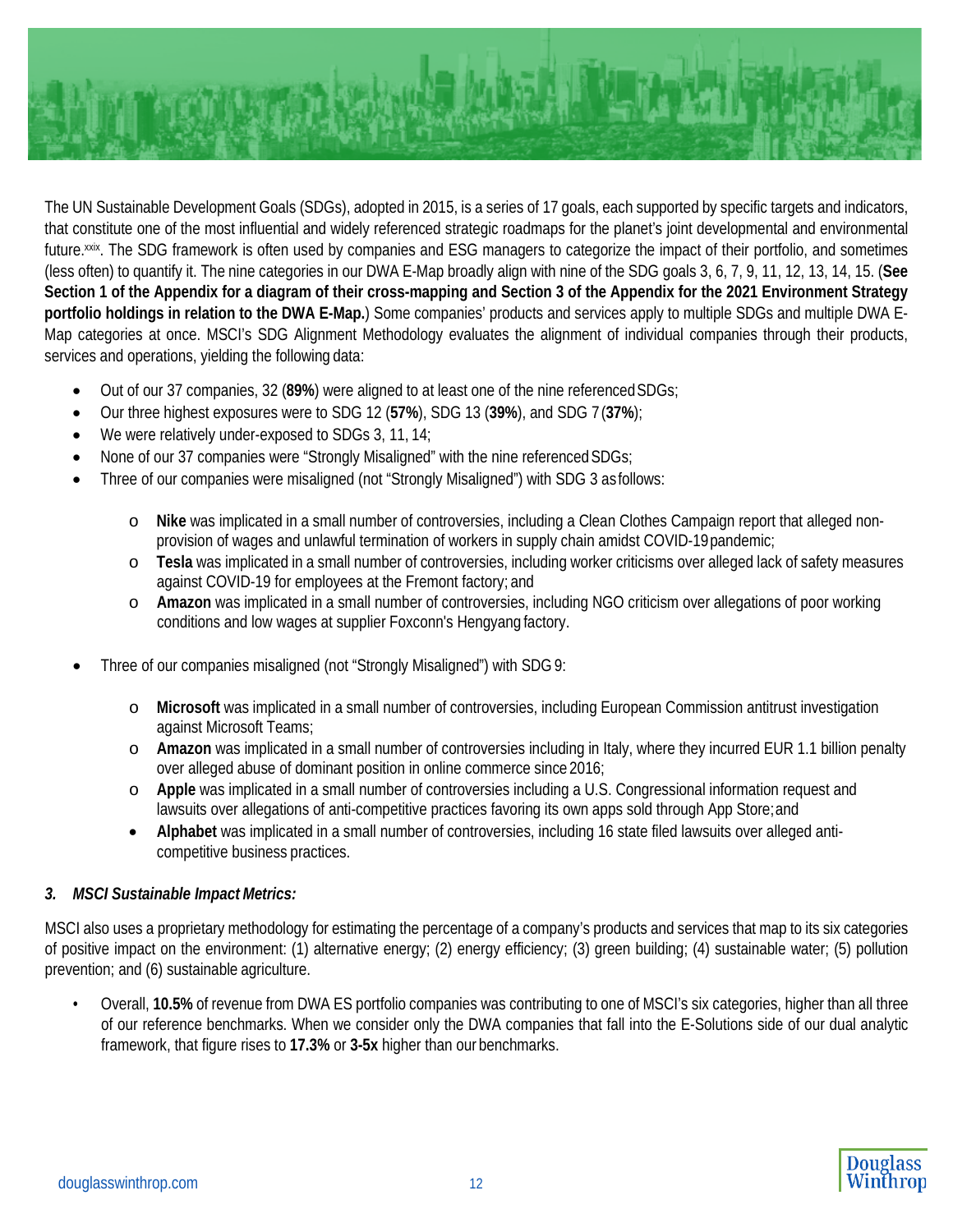

#### **MSCI Environment Impact Exposure (% of revenue)**

| <b>Metric</b>               | DWA ES* | S&P500** | <b>MSCI SRI**</b> | <b>MSCI World***</b> |
|-----------------------------|---------|----------|-------------------|----------------------|
| <b>Alternative Energy</b>   | 2.5%    | 0.3%     | 0.6%              | 0.4%                 |
| <b>Energy Efficiency</b>    | 5.9%    | 2.7%     | 3.2%              | 1.9%                 |
| <b>Green Building</b>       | 0.0%    | 0.2%     | 0.5%              | 0.4%                 |
| Sustainable Water           | 1.7%    | 0.1%     | 0.2%              | 0.1%                 |
| <b>Pollution Prevention</b> | 0.4%    | 0.2%     | 0.3%              | 0.1%                 |
| Sustainable Agriculture     | 0.0%    | $0.0\%$  | 0.1%              | $-0.1%$              |
| Total                       | 10.5%   | 3.5%     | 4.9%              | 3.1%                 |
| E-Solution Only             | 17.3%   | 3.5%     | 4.9%              | 3.1%                 |

*\*Weighted average holdings from 01.01.2021 to 12.31.2021*

*\*\*Holdings as of 12.31.2021*

*\*\*\*Holdings as of 03.08.2022 Source: MSCI*

# • Standouts included:

- o **SolarEdge**, one of the world's largest sellers of inverters for residential and commercial solar systems, was 74% aligned
- o **NextEra** was **21%** aligned;
- o **Tesla** was scored as **94%** aligned;
- o **Schneider Electric**, a French multinational providing energy management and industrial automation solutions, was assessed as **27%** aligned. Electrification is a major decarbonization solution into which we are investing. Schneider estimates that the required CO2 emissions reductions by 2030 to meet a 1.5°C trajectory will require a 1.5x boost in electricity in buildings, industry and mobility systems – together constituting a major increase in the addressable market for their lineup of electrical components and systems. Schneider's sustainability business, which includes consulting, digital services, and energy performance contracting, will result in >800M tons of CO2 saved and avoided for customers between 2018-2025.

Again, recognizing that we often vary from the assessments provided by MSCI and other data providers, we applied our own proprietary framework to adjust the share of revenues we deem as aligned to MSCIs six categories, as well as adding "climate adaptation" as an eligible solution (in this, we align with the EU, which counts adaptation as one of the six categories in its EU Taxonomy for Sustainable Finance). The materiality threshold for inclusion in our E-Solution category is 15% of revenue, as of today or in the coming five years per our growth projections. The headline is that the environmental impact solutions revenue rose from 10.5% to **23.2%** for our Environment Strategy portfolio as a whole across 2021. For E-Solution providers only, this adjusted figure rose to **48.8%**, while for E-Advantaged companies only it remained at **6.8%** on a weighted basis, even after proprietary adjustments for two E-Advantaged companies. Within the E-Solutions group, we made proprietary upward adjustments to: **Beyond Meat**, **Danaher**, **Schneider Electric**, **Trane**, **Xylem**, **SolarEdge**  as well as the following three, for which we offer brief rationales:

• **Generac** was added to our portfolio originally as primarily an E-Solution provider based on use of its standby generators to cope with power outages that have been rising in frequency and severity due to climate change. However, Generac has moved strategically into residential batteries and solar micro-inverters, two categories that are counted in traditional definitions of "alternative energy", including MSCI's. However we adjust its revenue upward from MSCI's 15.8% to **60.3%** to include the

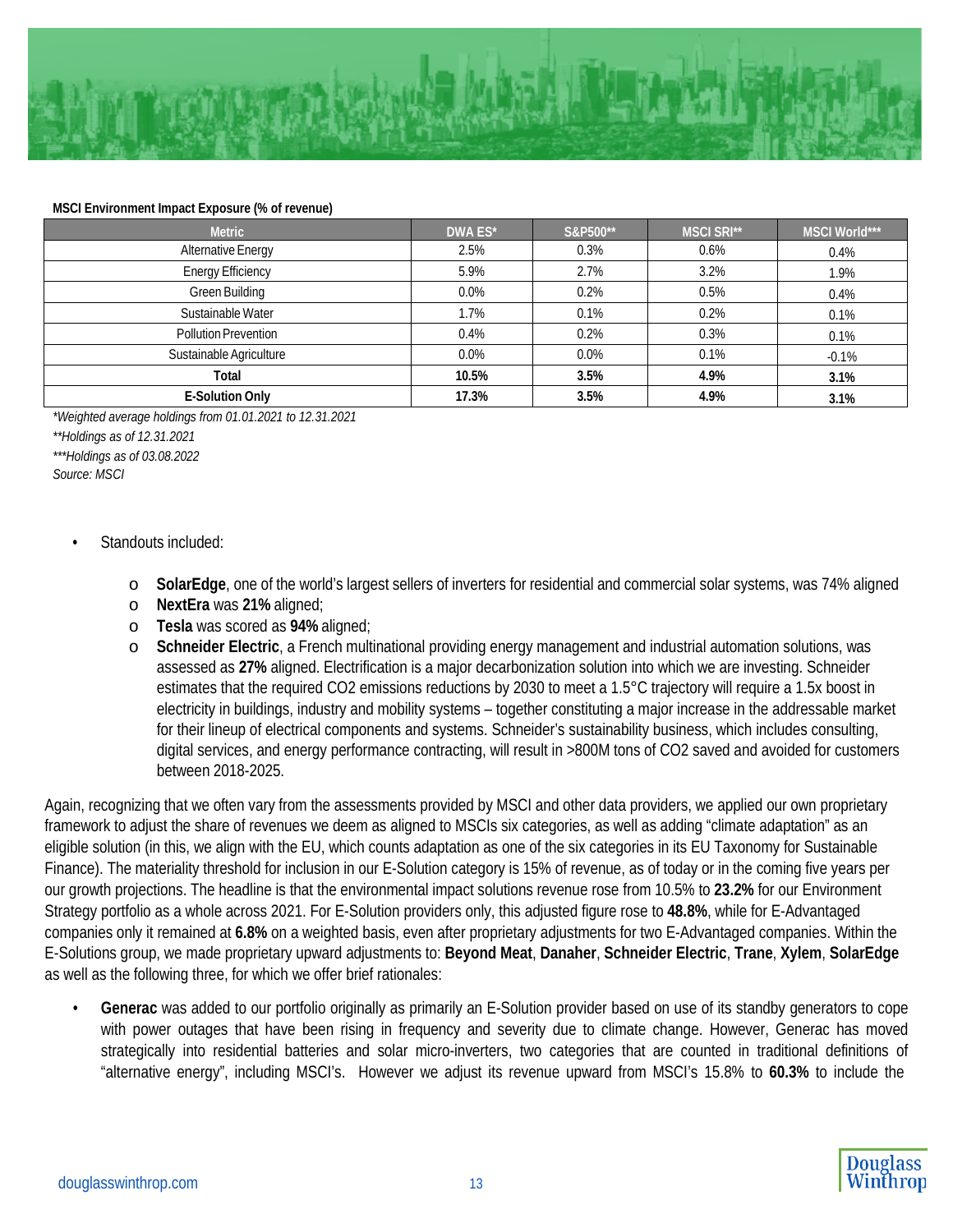

residential segment of Generac's core standby generator revenue is counted as a climate adaptation solution in line with our E-Solutions thesis for this holding.

- **Hannon Armstrong:** We also adjusted the revenue exposure for Hannon Armstrong, the first U.S. publicly traded company that provides financing to sustainable infrastructure projects. Over the course of 2021, HASI invested \$1.7bn in climate solutions in behind the meter, grid connected, and sustainable infrastructure solutions. Their managed assets support >16 GW of renewables and >290 energy efficiency investments that span the country, resulting in 800mt of incremental annual reductions in carbon emissions and 228mg of water savings<sup>xxx</sup>. With a growing pipeline of projects and stable project yield, it is clear to us that HASI's revenue exposure to climate solutions should not be 0, as assessed by MSCI, but **100%**.
- **Siemens** was deemed by MSCI to have **9.5%** of its sales as contributing to Sustainable Impact. However, our adjustment followed Siemens own rigorous quantitative methodology for allocating its products and services to its "Environmental Portfolio". By its own measure, it considers **31%** of revenue in fiscal 2021 to meet its standard. Note that Siemens counts products and services that enable customers to reduce their carbon footprint and lifecycle environmental costs by specific amounts. For example, energy efficiency products must offer an improvement in energy efficiency of 20% or more during the customer use-phase compared to the applicable baseline, or a reduction of at least 100,000 metric tons of carbon dioxide equivalents per reporting period compared to the applicable baseline["xxxi.](#page-23-25) An example in Siemens portfolio is smart building technology systems that meet the absolute reduction criteria. In fiscal 2021, the 31% of revenues from the Environmental Portfolio reduced customer CO2 emissions by 88 million metric tons.

As for the *E-Advantaged* side of our dual analytical filter, we use **15%** as a general, not strict, figure of merit to validate that an E-Advantage meets a minimum materiality threshold across at least one of our five traditional DWA economic filters. Examples include:

- **Higher brand value: L'Oréal** was named the world's most valuable beauty brand, with a value of \$10.2 billion, more than **15%**  higher than second place Gillettexxxii. While precisely attributing valuation to environmental performance is not possible, we have studied L'Oreal's proprietary SPOT tool for conducting life-cycle sustainability assessments on new and renovated products and believe this contributes to customer loyalty, based on customer appreciation for reduced environmental impact but for the company's concerns about the environmental safety of products that they put on their skin. We've also noted L'Oreal's strong performance relative to peers on sustainably sourcing commodities like palm oil that are known drivers of tropical deforestation. However, it still has room to improve and we intend to engage them to prioritize this. xxxiii
- **Higher willingness-to-pay: Nike**'s robust efforts to reduce the environmental impact of its manufacturing process are cited in a study by RunRepeat, which also found that of the 2,556 shoes in its database from 34 brands, the 89 shoes from Nike and others that it qualified as eco-sneakers commanded a **69%** price premium.xxxiv
- **Higher pricing power than peers: ASML**'s gross margins were 52.7% in 2021, more than **15%** higher than its competitors Nikon and Cannon.
- **High R&D as % of sales: Autodesk** reinvested **18%** of sales into R&D in 2021, dedicated to delivering additional automation and insight into increasing efficiency and sustainability for customers from upfront design through to the "make" process in buildings and product manufacturin[g.xxxv](#page-23-26)
- **Lower cost of capital:** In May of 2021, **Equinix** issued \$1bn of senior green notes due 2031 at 2.50%. Compared to other BBB rated, non-green issuances in that quarter with a similar duration, the coupon on the Equinix notes were 115 bps (**30%**) lower, giving Equinix an advantaged cost of capital to support sustainability activities like its co-formation of the Climate Neutral Data Centre Operator Pact to help Europe transition to a climate neutral economy.<sup>xxxvi</sup>

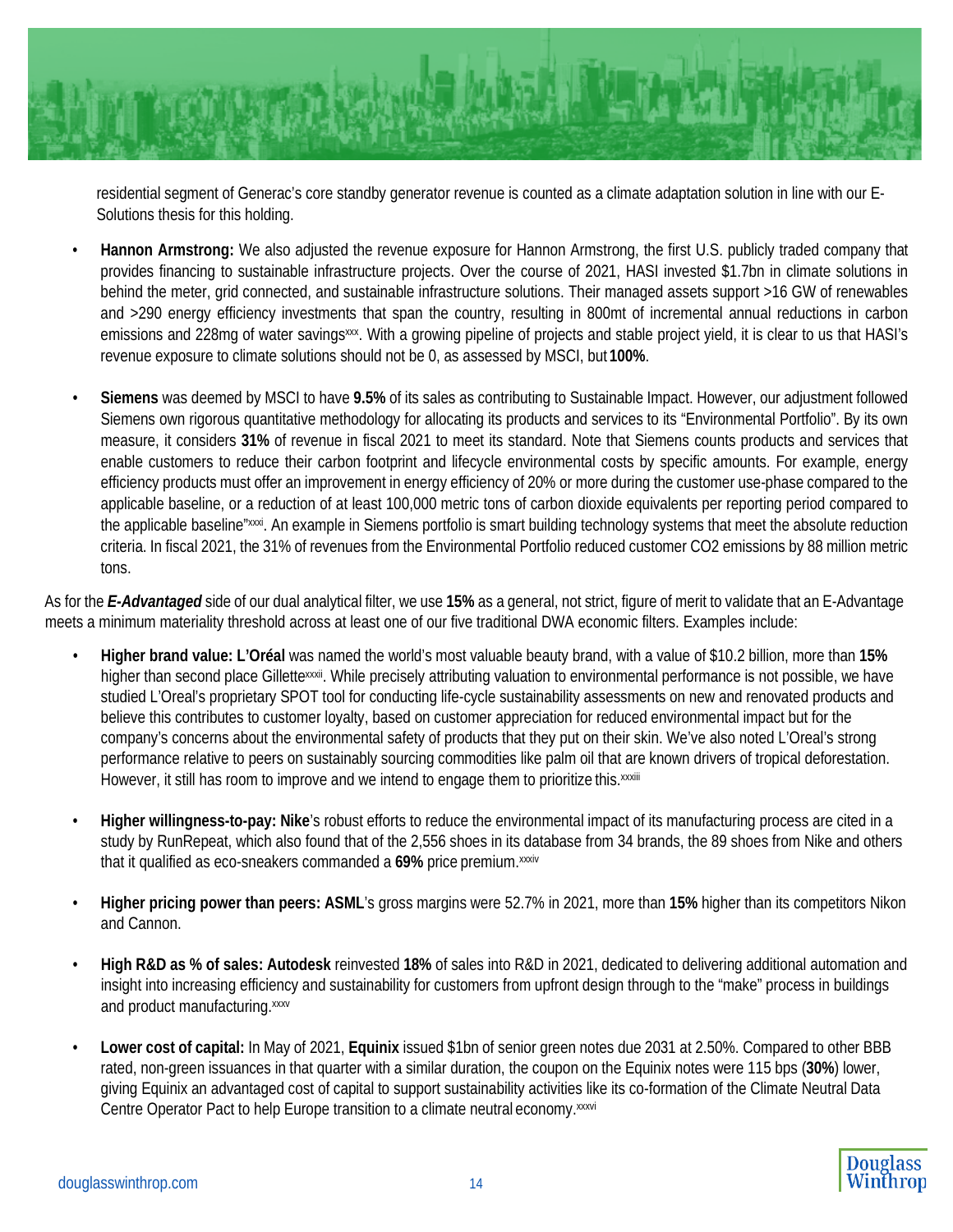

# *4. MSCI Climate Value at Risk (cVAR):*

As defined by the Task Force on Climate-related Financial Disclosures (TCFD), climate risk can be categorized into two categories:

- 1. Transition risk: how the transition towards a low carbon economy will impact a company's performance, through extensive policy, legal, technology and market changes; and
- 2. Physical risks: the risks associated with the direct impact of climate change on a company's operations, such as extreme temperatures, water availability, food security

MSCI's Climate VAR framework is a method for quantifying the % impact on a portfolio's valuation from each type of risk under various transition and physical scenarios. MSCI's Low Carbon Transition Risk figures below include the aggregate policy costs and risks faced by our portfolio companies due to their emissions profile, and nets out positive green revenue and patent opportunities associated the companies' technologies. MSCI's scenarios vary by temperature targets and the "pathways" to achieve such temperature targets, and reflect assumptions and approaches employed in different Integrated Assessment Models (IAMs). For the figures reported below for the DWA Environment Strategy portfolio, we use a 2°C scenario produced by the AIM/CGE 2.0 Integrated Assessment Model that is characterized by mitigation action starting in 2020. MSCI ESG Research's physical risk analysis assesses changes in global temperatures, precipitation levels as well as flooding and cyclones due to climate change by relying on the past 35 years of observed extreme weather to set a historical baseline. The numbers in the table illustrate the change in the physical risk exposure from today's climate until 2100. All figures below are for the Environment Strategy's Weighted Average 2021 portfolio holdings.

| Scenario                     | <b>DWA ES</b> | S&P500** | <b>MSCI SRI**</b> | <b>MSCI World***</b> |
|------------------------------|---------------|----------|-------------------|----------------------|
| Low Carbon Transition Risk   | $-1.1%$       | $-2.4%$  | $-1.5%$           | $-3.3%$              |
| <b>Physical Climate Risk</b> | $-4.9%$       | $-7.5%$  | $-8.5%$           | $-10.8%$             |
| Aggregate Climate VaR        | $-6.0%$       | $-9.9%$  | $-10.0\%$         | $-14.0%$             |

*\*Weighted average holdings from 01.01.2021 to 12.31.2021*

*Source: MSCI*

Per MSCI's methodology, the total impact on our portfolio from climate transition risk (policy risk offset by technology opportunities) is **-1.1%.**  The largest contributor on a weighted basis was **Waste Management** (WM)**.** The net transition VaR for WM was -30%, caused by their high Scope 1 emissions of 16.08mt CO2/year in 2020. To align with a 2°C global emissions scenario, MSCI estimates that WM needs to reduce their scope one emissions by 15.69 CO2/year (or 99.63%) by 2036, incurring a cost of 7.9mn/year by 2036.

The total impact on our portfolio from physical risk was -4.9%. On a weighted basis, the biggest driver was **Costco**, which had a physical climate VaR of -22.27% due to high exposure to extreme heat (-12.39%) and Precipitation (-9.66%). Several of their facilities and locations are in regions considered to have high heat exposure (such as Taipei City, Ottawa and Issaquah) and precipitation risk (Naucalpan de Juárez, Taipei City, Issaquah).

As noted in the table above, our Aggregate Climate VaR is **-6.0%,** lower than all three of our reference indexes, meaning that, per MSCI's methodology, our 2021 portfolio was less exposed to climate risk than the constituents of those indexes as a whole, which range from **- 9.9%** to **-14.0%** depending on the index.



*<sup>\*\*</sup>Holdings as of 12.31.2021*

*<sup>\*\*\*</sup>Holdings as of 03.08.2022*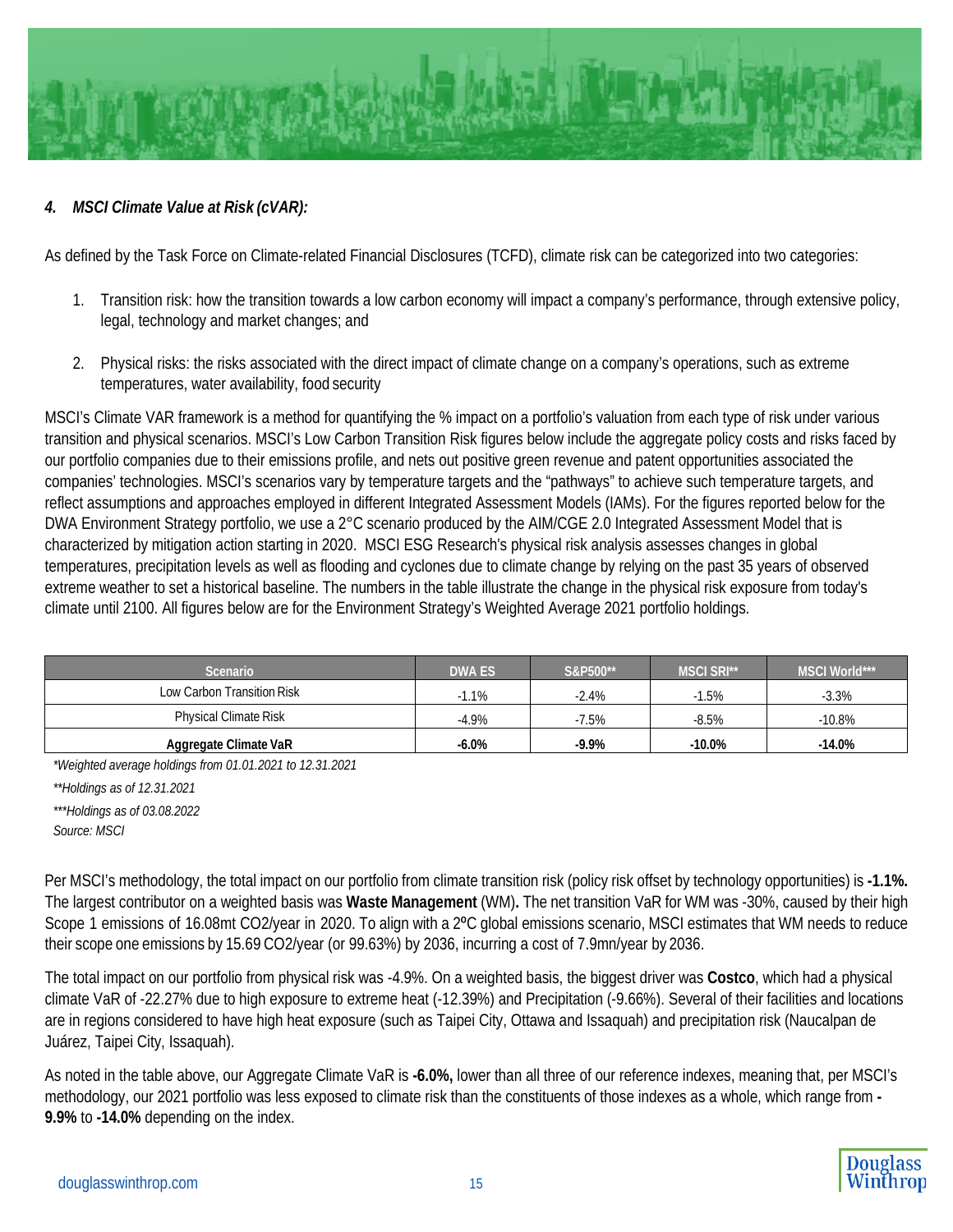

### *5. Science Based Targets and Net Zero Commitments:*

The Science Based Targets Initiative (SBTi) — a partnership between CDP, the United Nations Global Compact, World Resources Institute and the Worldwide Fund for Nature - serves as a third-party assessor for validating whether a company's emissions reduction targets align with the Paris Agreement, meaning they are consistent with a pathway to maintaining warming below 2°C. In October 2021, SBTi further initiated the more stringent Net-Zero Standard. Findings on the target status of our portfolio companies follow:

| <b>Metric</b>                                               | DWA ES* | DW ES by % of<br>portfolio | S&P500**  |
|-------------------------------------------------------------|---------|----------------------------|-----------|
| % of companies with approved SBT                            | 32.4%   | 26%                        | 19.0%     |
| % of companies with committed SBT                           | 37.8%   | 40%                        | 10.0%     |
| % of companies with Net Zero Commitments as defined by SBTi | 37.8%   | 33%                        | <b>NA</b> |

*\* Holdings from 1.01.2021 to 12.31.2021*

*Source[: https://sciencebasedtargets.org/ ;](https://sciencebasedtargets.org/) Morgan Stanley Research*

- Across 2021, 28 (**70%)** of the companies in the Environment Strategy portfolio fulfilled at least one of the SBTi categories.
- 12 of our companies (**32.4%)** had "approved targets" (or 26% by weighting), meaning their targets were independently validated by the SBTi; this was substantially higher than the 19% of S&P 500 companies that met a comparable standard, even though over two-thirds of S&P 500 companies were considered to have some form of emissions reduction targets. Adjusted by weighting, 26% of our portfolio had approved targets.
- 14 (**37.8%)** of our portfolio companies had "committed targets" (or 40% by weighting), meaning they had committed to setting a SBT within 24 months. This was ~4x the number of companies in the S&P 500 that met a comparable standard.
- 14 (**37.8%)** of our companies had committed to the more stringent Net Zero Standard (or 33% by weighting), which means that they had committed to reducing all their GHG emissions at a rate consistent with reaching net-zero emissions at the global or sector level in alignment with a 1.5°C pathway. This standard also covered Scope 3 emissions, which is often omitted from headline carbon neutral pledges. Scope 3 covers emissions in a company's full value chain, from its supplier base down to the post-sale phase when customers use their products. Many companies have resisted this extended responsibility for emissions reduction, which leads us to be especially appreciative that 14 of our companies have committed to this challengingstandard.

# *6. Implied Temperature Rise:*

MSCI has not yet provided client use of their Implied Temperature Rise Calculator<sup>xxxvii</sup> for portfolio assessment, but we asked them to run the Environment Strategy portfolio for us, and the results were as follows:

• To limit global warming to 2°C, the emissions budget allocated to our portfolio is 3998.34 tCO2e. Based on the current emissions trajectory and respective reduction targets of our companies, our portfolio is overshooting that budget by 1137.06 tCO2e (**28%**).

*<sup>\*\*</sup> as of October 2021*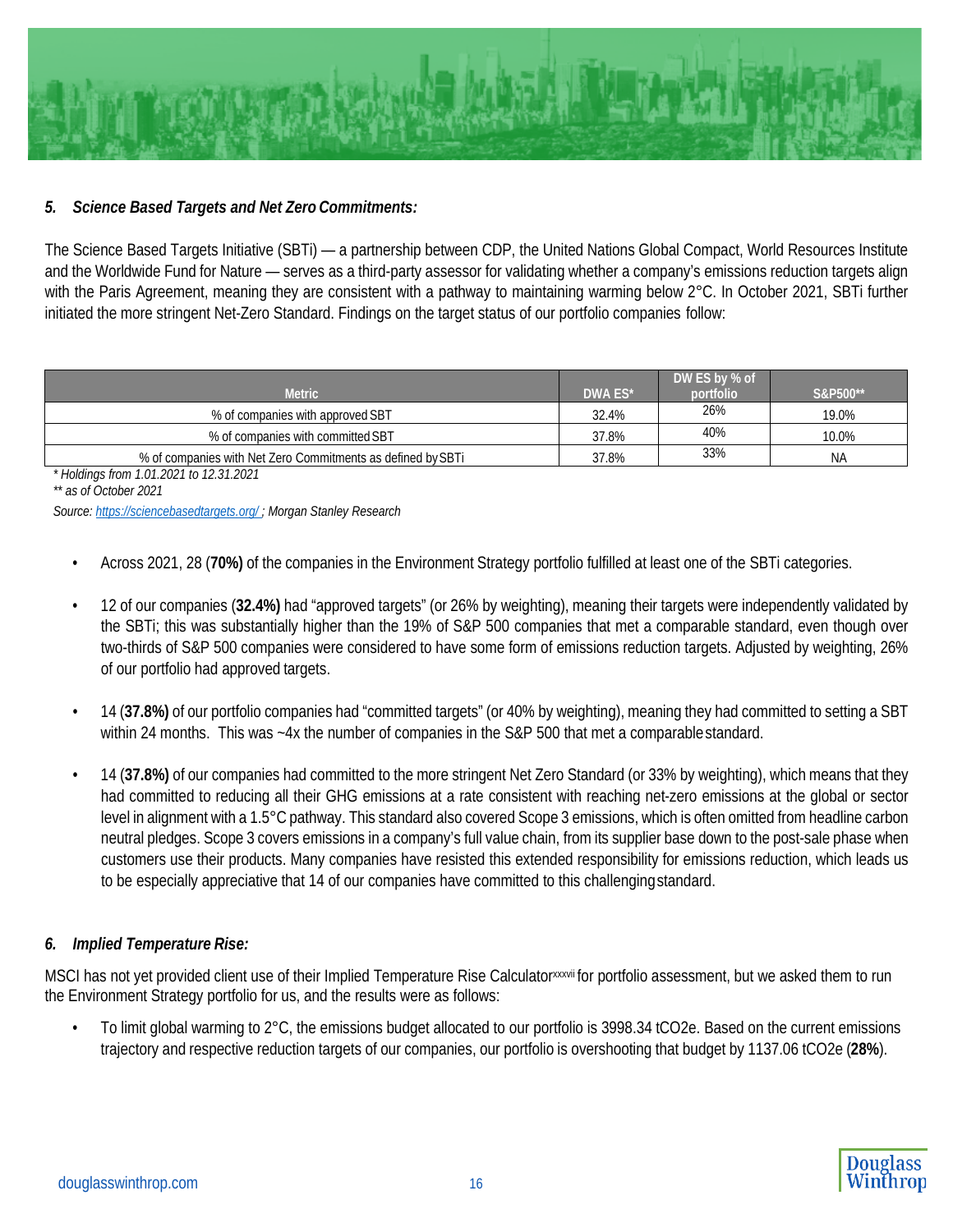

- Using a Transient Response to Cumulative CO2 Emissions (TCRE) factor of 0.000545 °C/GtCO2e, which is the per unit increase in temperature over 2°C caused by each additional unit of additional emissions, our portfolio is associated with an Implied Temperature Rise of **2.23°C**.
- A fund's Implied Temperature Rise measures, in aggregate, a fund's temperature alignment (in °C) to keeping the world's temperature rise to 2°C by 2100. Our Strategy's ITR of 2.23°C indicates that, based on MSCI's tool, our portfolio is exceeding its proportional share of the global carbon budget, and if everyone exceeded their fair shares by a similar proportion, the result would be a global temperature increase of ~2.23°C by 2100.
- When all the formal national commitments for emissions reductions through 2030 were tallied as of the Glasgow climate talks in December of 2021, estimates put the world on a trajectory of a 2.4°C temperature increase, lower than the 2.7°C projected based on commitments beforehand, but still well into the danger zone.<sup>xxxviii</sup> In other words, our Environment Strategy, while still consistent with a problematic overshoot of the 2C target, may nonetheless be an improvement when compared to the worldwide trajectory. We are also still assessing the extent to which MSCI's ITR tool captures our portfolio's full mitigation impact through its provision of solutions, for example. Nonetheless, we look forward to using this and other emerging tools to help inform our investment decision-making as well as prioritization of engagement targets and asks within our active ownership program.

# *7. EU Sustainable Finance Regulations: The EU Taxonomy, NFRD/CSRD, SFDR andPAIs:*

The EU's Sustainable Finance Regulations have been advancing rapidly in recent years and implementation of its complementary parts are rolling out in stages. They are complex and voluminous so the following is only a brief overview:

- 1. **The EU Taxonomy:** a classification system for translating the EU's environmental goals, including 2050 carbon neutrality, into detailed sector-specific screening criteria that validate whether an activity is making a "substantial contribution" to one of six key objectives (including climate change mitigation and adaptation) while doing "no significant harm" to the others. The Taxonomy criteria are being cross-referenced by a set of rules being rolled out in stages to govern sustainability disclosures by both companies and asset managers as noted below; xxxix
- 2. **Non-Financial Reporting Directive (NFRD) and Corporate Sustainability Reporting Directive (CSRD):** The NFRD and its more stringent successor, the CSRD (which is still in "proposed" status) require companies to disclose which of their activities are eligible for classification under the EU Taxonomy and furthermore what proportion of their sales and expenditures (operational and capital)<sup>xl</sup> meet the relevant quantitative criteria; and
- 3. **Sustainable Finance Disclosure Regulation (SFDR):** This multi-faceted rule that is rolling out in stages beginning March 2021 and mandates that asset managers offering financial products make certain disclosures, including what portion of their underlying corporate holdings are Taxonomy compliant, thereby enabling clients to make more informed sustainable investing choices. However, the ability of asset managers to comply with the SFDR depends on whether companies they hold in their portfolio comply with the NFRD and emerging CSRD, specifically whether they are disclosing their taxonomy-alignment. EU domiciled companies are still in the process of assessing and reporting their taxonomy aligned revenue, therefore many EU-based asset managers have stated there is insufficient data to report taxonomy alignment.

The Douglass Winthrop Environment Strategy is not an EU-based asset manager and is not under legal mandate to comply with the SFDR. However, we intend to monitor the EU's evolving program and to consider voluntary disclosures aligned with it over time. Based on MSCI's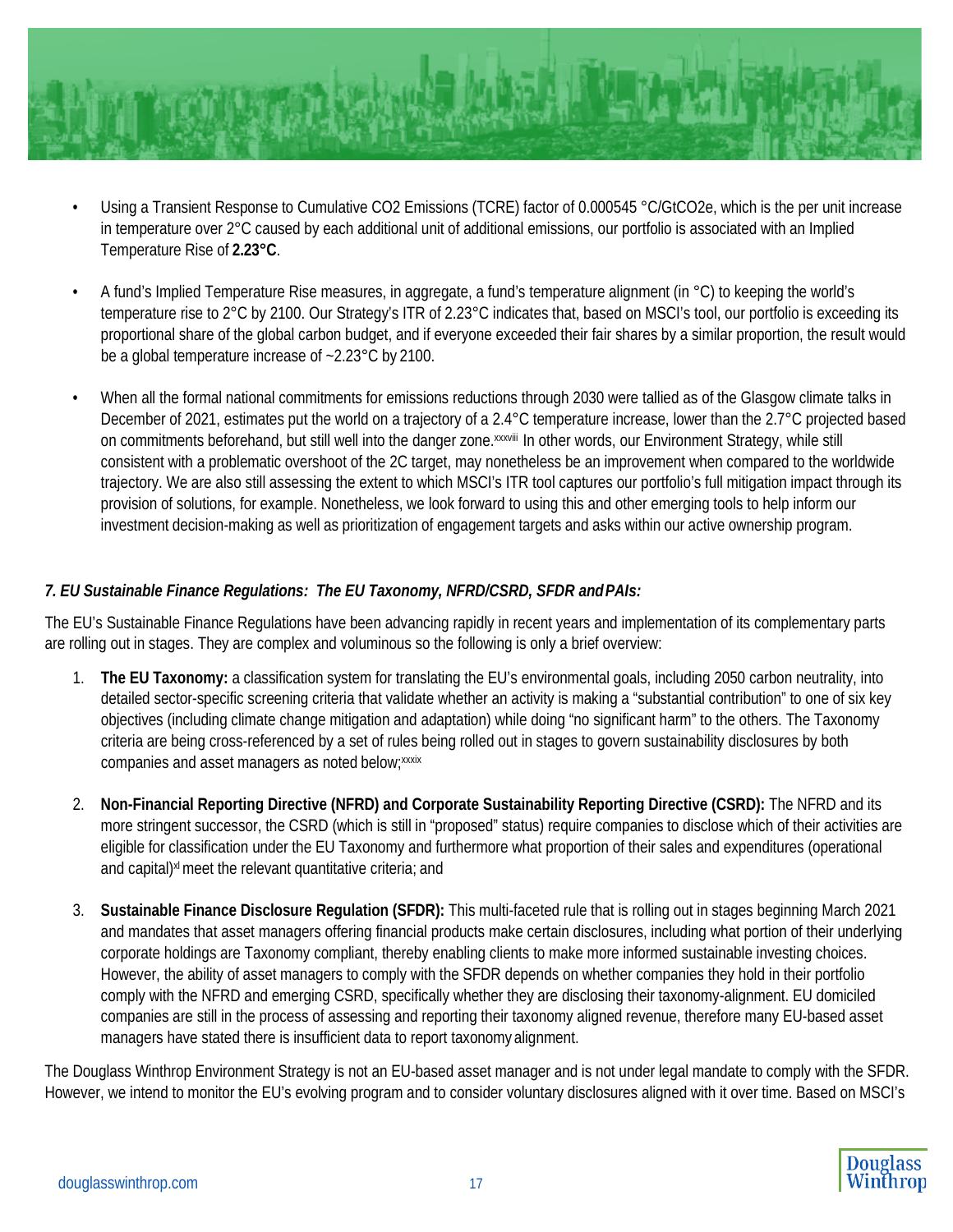

tools for estimating EU Taxonomy alignment at this preliminary stage, **10.9%** of the revenue of the DWA Environment Strategy's 2021 holdings were EU Taxonomy aligned.

The SFDR also required managers self-categorize as one of the following:

- Article 6 strategies: no sustainability objective
- Article 8 "light green" strategies "promote, among other characteristics, environmental or social characteristics, or a combination of those characteristics, provided that the companies in which the investments are made follow good governance practices"
- Article 9 "dark green" strategies: "have sustainable investment as its objective or a reduction in carbon emissions as its objective"

Since there is not yet clear policy guidance for strategy classification, current reporting is self-defined. At the end of December 2021, Morningstar estimates that 5,862 (25.2%) funds are classified as Article 8 and 797 (3.4%)<sup>xii</sup> as Article 9. While DWA is not a European investment manager and thus not under the regulation of SFDR, we will explore whether to characterize our offering as an Article 8 or 9 strategy.

The SFDR also requires specific entity-level and product-level level disclosures from qualified Financial Market Participants called *Sustainability Risks and Principal Adverse Impact Metrics (PAIs).* To address Sustainability Risks, asset managers must establish a policy on the integration of sustainability risks. For PAIs, managers must consider their impact on investment decisions and report related indices. Further clarification of the regulation as well as the timelines for implementation are ongoing.

Douglass Winthrop Advisors is not subject to this or other aspects of SFDR. On a voluntary basis, we have internally calculated estimates of Principal Adverse Impact Indicators for DWA Environment Strategy based on our understanding of the PAI formulas and the data reported for our companies by MSCI*.* Please see the Appendix for these PAI figures.

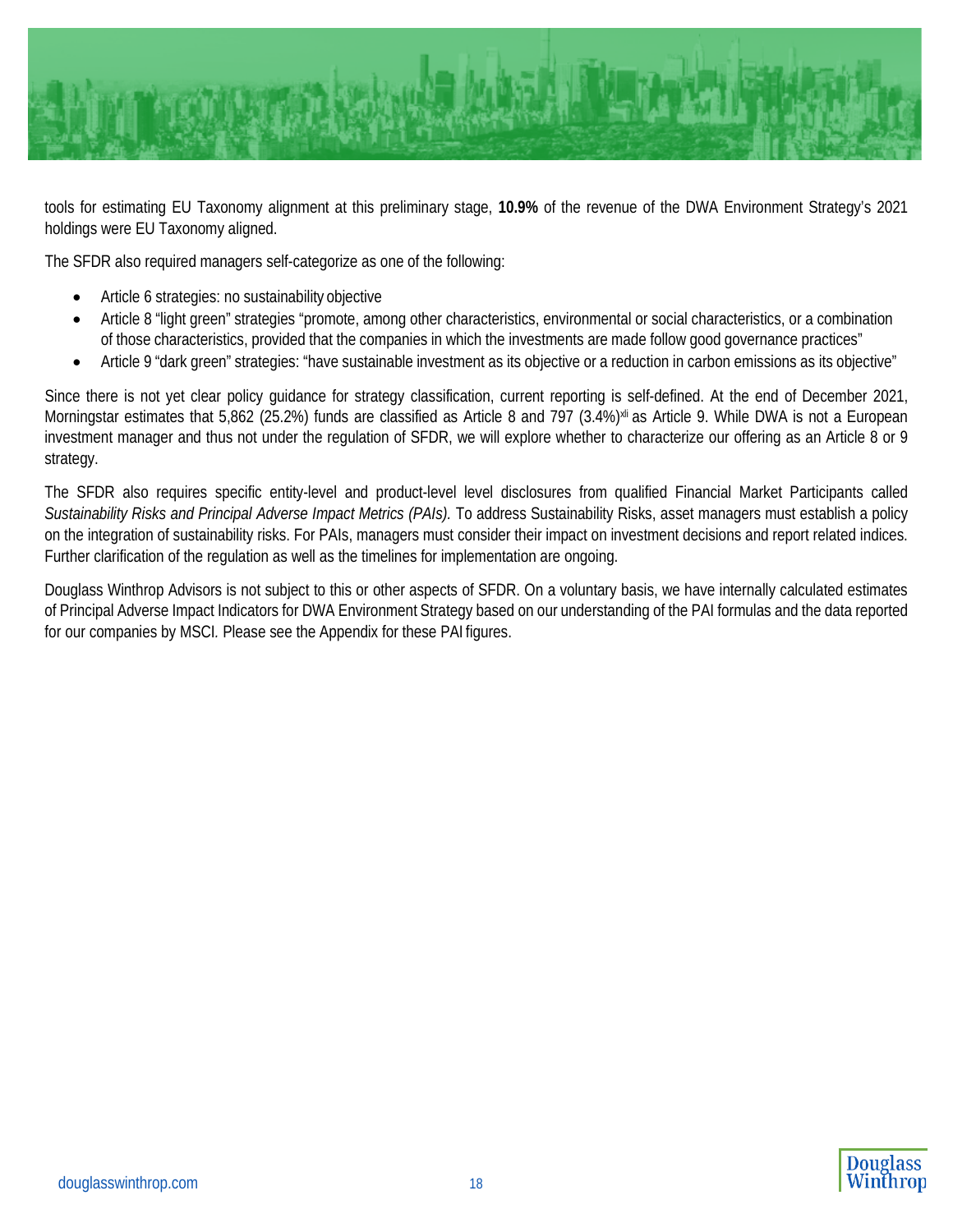

# **Appendix**

**1. DWA E-MAP vs SDGs**

|                  | Sustainable<br>Transport | 2.<br>Renewables,<br>Storage &<br>Grid 2.0 | 3. Food,<br>Fisheries &<br>Sustainable<br>Ag | 4. Smart<br><b>Buildings</b><br>& Cities | 5. Water<br><b>Quality and</b><br><b>Efficiency</b> | 6. Waste,<br><b>Materials</b><br><b>Circularity &amp;</b><br><b>Industrial</b><br><b>Decarbonization</b> | 7. Environmentally<br><b>Related Human</b><br><b>Health</b> | 8.<br>Sustainable<br>Finance | 9.<br>Sustainable<br><b>Data</b> |
|------------------|--------------------------|--------------------------------------------|----------------------------------------------|------------------------------------------|-----------------------------------------------------|----------------------------------------------------------------------------------------------------------|-------------------------------------------------------------|------------------------------|----------------------------------|
| SDG <sub>3</sub> |                          |                                            |                                              |                                          |                                                     |                                                                                                          |                                                             |                              |                                  |
| SDG 6            |                          |                                            |                                              |                                          |                                                     |                                                                                                          |                                                             |                              |                                  |
| SDG <sub>7</sub> |                          |                                            |                                              |                                          |                                                     |                                                                                                          |                                                             |                              |                                  |
| SDG 9            |                          |                                            |                                              | $\overline{\phantom{a}}$                 |                                                     |                                                                                                          |                                                             |                              |                                  |
| <b>SDG 11</b>    |                          |                                            |                                              |                                          |                                                     |                                                                                                          |                                                             |                              |                                  |
| <b>SDG 12</b>    |                          |                                            |                                              |                                          |                                                     |                                                                                                          |                                                             |                              |                                  |
| <b>SDG 13</b>    |                          |                                            |                                              |                                          |                                                     |                                                                                                          |                                                             |                              |                                  |
| <b>SDG 14</b>    |                          |                                            |                                              |                                          |                                                     |                                                                                                          |                                                             |                              |                                  |
| <b>SDG 15</b>    |                          |                                            |                                              |                                          |                                                     |                                                                                                          |                                                             |                              |                                  |

# **2. Principal Adverse Impact (PAI) Indicators for DWAES**

Below are the estimates of Principal Adverse Impact Indicators that we have estimated for the DWA ES.

| Environmental                                             |                                                                                                                                                                                                             |               |                   |
|-----------------------------------------------------------|-------------------------------------------------------------------------------------------------------------------------------------------------------------------------------------------------------------|---------------|-------------------|
| EU SFDR Adverse Impact Indicators and reporting metrics   |                                                                                                                                                                                                             | <b>DWA ES</b> | Coverage<br>Ratio |
| 1. GHG Emissions                                          | Scope 1 GHG emissions (tCO2e): Measures the carbon emissions<br>for which an investor is responsible by their equity ownership                                                                              | 2,671         | 99%               |
|                                                           | Scope 2 GHG emissions (tCO2e): Measures the carbon emissions<br>for which an investor is responsible by their equity ownership                                                                              | 508           | 99%               |
|                                                           | Scope 3 GHG emissions (tCO2e): Measures the carbon emissions<br>for which an investor is responsible by their equity ownership                                                                              | 13,966        | 99%               |
|                                                           | Total GHG emissions (tCO2e)                                                                                                                                                                                 | 17,144        | 99%               |
| 2. Carbon Footprint                                       | Carbon footprint (t/EUR million invested): Measures the carbon<br>emissions, for which an investor is responsible, per EUR million<br>invested, by their total overall financing                            | 99            | 99%               |
| 3. GHG Intensity of investee companies                    | GHG Intensity of investee companies (t/EUR million sales):<br>Measures a portfolio's exposure to carbon-intensive companies,<br>defined as the portfolio weighted average of companies' carbon<br>intensity | 592           | 99%               |
| 4. Exposure to companies active in the fossil fuel sector | Share of investments in companies active in the fossil fuel sector                                                                                                                                          | 6.0%          | 99%               |

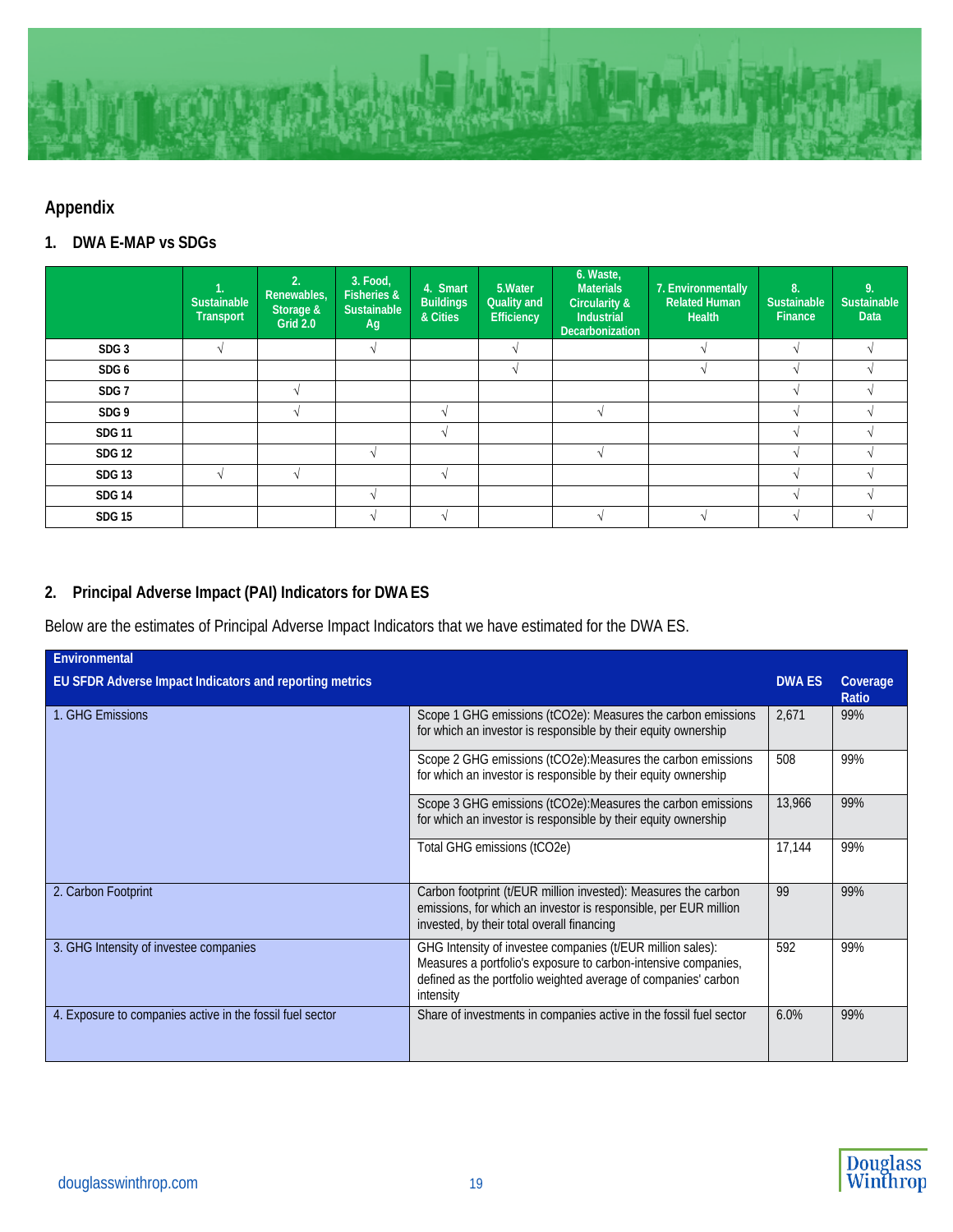

| Environmental - continued                                       |                                                                                                                                                                                                      |                            |                   |
|-----------------------------------------------------------------|------------------------------------------------------------------------------------------------------------------------------------------------------------------------------------------------------|----------------------------|-------------------|
| EU SFDR Adverse Impact Indicators and reporting metrics         |                                                                                                                                                                                                      | <b>DWA ES</b>              | Coverage<br>Ratio |
| 5. Share of non-renewable energy consumption and production     | Share of non-renewable energy consumption and non-renewable<br>energy production of investee companies from non-renewable<br>energy sources, expressed as a percentage                               | 63.4%                      | 87%               |
| 6. Energy consumption intensity per high impact climate sector  | Energy consumption in GWh per million EUR of revenue of<br>investee companies, per high impact climate sector                                                                                        | See last<br>table<br>below | 99%               |
| 7. Activities negatively affecting biodiversity-sensitive areas | Share of investments in investee companies with sites/operations<br>located in or near to biodiversity-sensitive areas where activities of<br>those investee companies negatively affect those areas | $0\%$                      | 99%               |
| 8. Emissions to water                                           | Tonnes of emissions to water generated by investee companies<br>per million EUR invested, expressed as a weighted average                                                                            | 2.58                       | 12%               |
| 9. Hazardous waste ratio                                        | Tonnes of hazardous waste generated by investee companies per<br>million EUR invested, expressed as a weighted average                                                                               | 0.03                       | 34%               |

| Social                                                                                                                                                                 |                                                                                                                                                                                                                                                                                                                          |               |                   |
|------------------------------------------------------------------------------------------------------------------------------------------------------------------------|--------------------------------------------------------------------------------------------------------------------------------------------------------------------------------------------------------------------------------------------------------------------------------------------------------------------------|---------------|-------------------|
| <b>EU SFDR Adverse Impact Indicators and reporting Metrics</b>                                                                                                         |                                                                                                                                                                                                                                                                                                                          | <b>DWA ES</b> | Coverage<br>Ratio |
| 10. Violations of UN Global Compact principles and Organisation for<br>Economic Cooperation and Development (OECD) Guidelines for<br><b>Multinational Enterprises</b>  | Share of Investments in investee companies that have been<br>involved in violations of the UNGC principles for OECD Guidelines<br>for Multinational Enterprises                                                                                                                                                          | $\Omega$      | 99%               |
| 11. Lack of processes and compliance mechanisms to monitor<br>compliance with UN Global Compact principles and OECD<br><b>Guidelines for Multinational Enterprises</b> | Share of investments in investee companies without policies to<br>monitor compliance with the UNGC principles or OECD Guidelines<br>for Multinational Enterprises or grievance /complaints handing<br>mechanisms to address violations of the UNGC principles or<br><b>OECD Guidelines for Multinational Enterprises</b> | 46.0%         | 99%               |
| 12. Unadjusted gender pay gap                                                                                                                                          | The difference between the average gross hourly earnings of male<br>and female employees as a percentage of male gross earnings                                                                                                                                                                                          | 17.6%         | 34%               |
| 13. Board gender diversity                                                                                                                                             | Average ratio of female to male board members in investee<br>companies                                                                                                                                                                                                                                                   | 52.6%         | 99%               |
| 14. Exposure to controversial weapons (anti-personnel mines,<br>cluster munitions, chemical weapons and biological weapons)                                            | Share of investments in investee companies involved in the<br>manufacture or selling of controversial weapons                                                                                                                                                                                                            | $\Omega$      | 99%               |

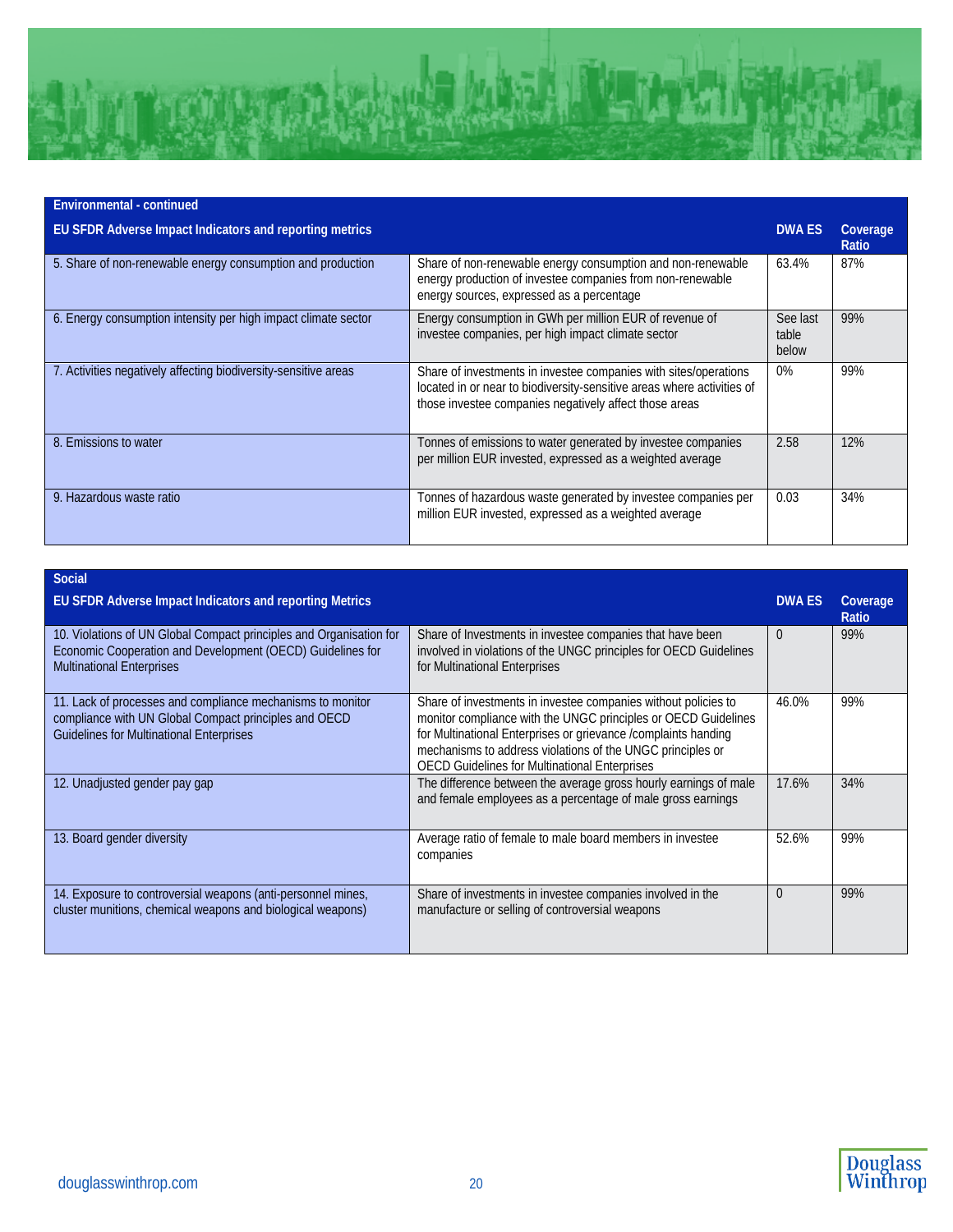

| Sovereign                                                      |                                                                                                                                                                                                                                                                     |         |           |  |  |  |  |
|----------------------------------------------------------------|---------------------------------------------------------------------------------------------------------------------------------------------------------------------------------------------------------------------------------------------------------------------|---------|-----------|--|--|--|--|
| <b>EU SFDR Adverse Impact Indicators and reporting Metrics</b> |                                                                                                                                                                                                                                                                     |         |           |  |  |  |  |
| 15. GHG intensity                                              | GHG Intensity of investee countries                                                                                                                                                                                                                                 | No data | NA        |  |  |  |  |
| 16. Investee countries subject to social violations            | Number of investee countries subject to social violations (absolute<br>number and relative number divided by all investee countries), as<br>referred to in international treaties and conventions, United Nations<br>principles and, where applicable, national law | No data | <b>NA</b> |  |  |  |  |

| <b>Real Estate</b>                                             |                                                                                                                             |         |           |
|----------------------------------------------------------------|-----------------------------------------------------------------------------------------------------------------------------|---------|-----------|
| <b>EU SFDR Adverse Impact Indicators and reporting Metrics</b> |                                                                                                                             |         |           |
| 17. Exposure to fossil fuels through real estate assets        | Share of investments in real estate assets involved in the<br>extraction, storage, transport or manufacture of fossil fuels | No data | <b>NA</b> |
| 18. Exposure to energy-inefficient real estate assets          | Share of investments in energy-inefficient real estate assets                                                               | No data | <b>NA</b> |

*Source: MSCI*

### **6. Energy consumption intensity per high impact climate sector**

| A - Agriculture, forestry and fishing                                    |       |
|--------------------------------------------------------------------------|-------|
| B - Mining and quarrying                                                 |       |
| C - Manufacturing                                                        | 0.038 |
| D - Electricity, gas, steam and air conditioning supply                  | 0.030 |
| E - Water supply; sewerage; waste management and remediation activities  | 0.040 |
| F - Construction                                                         | 0.030 |
| G - Wholesale and retail trade; repair of motor vehicles and motorcycles | 0.026 |
| H - Transporting and storage                                             |       |
| L - Real estate activities                                               |       |

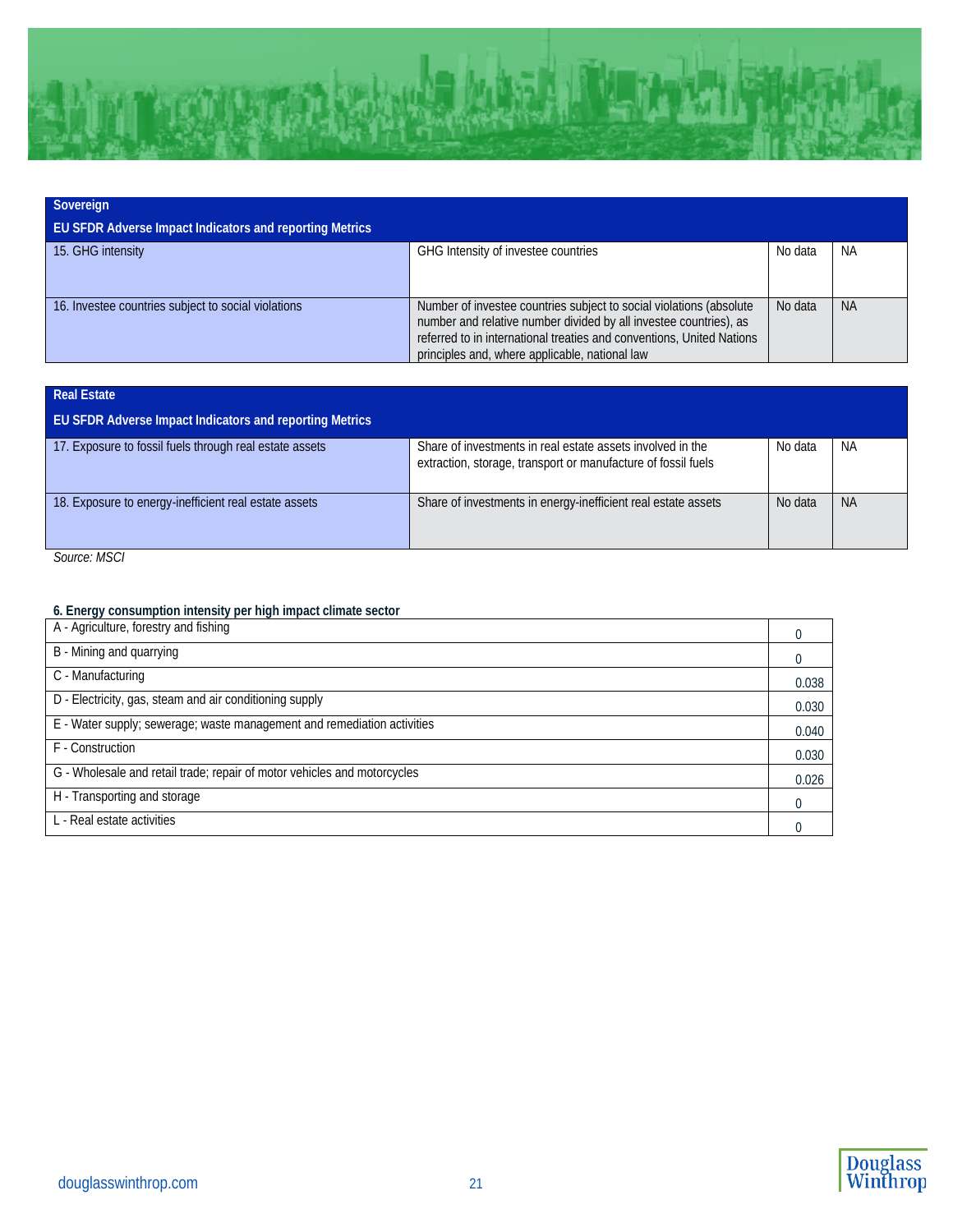

# **3. The DWA E-Map and 2021 Holdings in the EnvironmentStrategy**

|                           | 1.<br>Sustainable<br>Transport | 2.<br>Renewables,<br>Storage &<br>Grid 2.0 | 3. Food,<br>Fisheries &<br>Sustainable<br>Ag | 4. Smart<br><b>Buildings</b><br>& Cities | 5.Water<br><b>Quality</b><br>and<br>Efficiency | 6. Waste,<br><b>Materials</b><br><b>Circularity &amp;</b><br>Industrial<br>Decarbonization | 7. Environmentally<br>Related Human<br><b>Health</b> | 8.<br>Sustainable<br>Finance | 9.<br>Sustainable<br><b>Data</b> |
|---------------------------|--------------------------------|--------------------------------------------|----------------------------------------------|------------------------------------------|------------------------------------------------|--------------------------------------------------------------------------------------------|------------------------------------------------------|------------------------------|----------------------------------|
| Amazon                    | $\sqrt{}$                      | $\sqrt{ }$                                 |                                              |                                          |                                                |                                                                                            |                                                      |                              |                                  |
| <b>ASML</b>               |                                |                                            |                                              |                                          |                                                |                                                                                            |                                                      |                              | $\sqrt{}$                        |
| <b>Aptiv PLC</b>          | $\sqrt{}$                      |                                            |                                              | $\sqrt{}$                                |                                                |                                                                                            |                                                      |                              |                                  |
| <b>Nike</b>               |                                |                                            |                                              |                                          |                                                | $\sqrt{}$                                                                                  |                                                      |                              |                                  |
| <b>Starbucks</b>          |                                |                                            | $\sqrt{}$                                    | $\sqrt{}$                                |                                                | $\sqrt{}$                                                                                  |                                                      |                              |                                  |
| Costco                    |                                |                                            | $\sqrt{}$                                    |                                          |                                                |                                                                                            |                                                      |                              |                                  |
| L'Oreal                   |                                |                                            | $\sqrt{}$                                    |                                          |                                                | $\sqrt{ }$                                                                                 | $\sqrt{}$                                            |                              |                                  |
| Alphabet                  | $\sqrt{}$                      | $\sqrt{ }$                                 | $\sqrt{}$                                    | $\sqrt{}$                                |                                                |                                                                                            | $\sqrt{}$                                            |                              | $\sqrt{ }$                       |
| <b>New York Times</b>     |                                |                                            |                                              |                                          |                                                |                                                                                            |                                                      |                              | $\sqrt{2}$                       |
| Danaher                   |                                |                                            | $\sqrt{ }$                                   |                                          | $\sqrt{ }$                                     |                                                                                            | $\sqrt{}$                                            |                              |                                  |
| Thermo Fisher             |                                |                                            | $\sqrt{}$                                    |                                          | $\sqrt{}$                                      |                                                                                            | $\sqrt{ }$                                           |                              |                                  |
| Generac                   |                                | $\sqrt{ }$                                 |                                              |                                          |                                                |                                                                                            |                                                      |                              |                                  |
| <b>Trane Technologies</b> |                                |                                            | $\sqrt{}$                                    | $\sqrt{}$                                |                                                |                                                                                            |                                                      |                              |                                  |
| <b>Schneider Electric</b> |                                | $\sqrt{ }$                                 |                                              | $\sqrt{}$                                |                                                | $\sqrt{ }$                                                                                 |                                                      |                              |                                  |
| Siemens                   | $\sqrt{}$                      |                                            |                                              | $\sqrt{ }$                               |                                                | $\sqrt{ }$                                                                                 |                                                      |                              |                                  |
| Waste Management          | $\sqrt{}$                      | $\sqrt{ }$                                 |                                              |                                          |                                                | $\sqrt{ }$                                                                                 |                                                      |                              |                                  |
| Xylem                     |                                |                                            |                                              |                                          | $\sqrt{}$                                      |                                                                                            | $\sqrt{ }$                                           |                              |                                  |
| Apple                     |                                |                                            |                                              |                                          |                                                | $\sqrt{ }$                                                                                 | $\sqrt{}$                                            |                              |                                  |
| Autodesk                  |                                |                                            |                                              | $\sqrt{}$                                | $\sqrt{}$                                      | $\sqrt{}$                                                                                  |                                                      |                              |                                  |
| Salesforce                |                                | $\sqrt{}$                                  |                                              |                                          |                                                |                                                                                            |                                                      |                              | $\sqrt{}$                        |
| Microsoft                 |                                | $\sqrt{ }$                                 | $\sqrt{}$                                    |                                          |                                                |                                                                                            |                                                      |                              | $\sqrt{2}$                       |
| SolarEdge                 |                                | $\sqrt{}$                                  |                                              |                                          |                                                |                                                                                            |                                                      |                              |                                  |
| Taiwan Semi               |                                |                                            |                                              |                                          |                                                |                                                                                            |                                                      |                              | $\sqrt{\phantom{a}}$             |
| Trimble                   | $\sqrt{ }$                     |                                            | $\sqrt{}$                                    | $\sqrt{ }$                               | $\sqrt{}$                                      |                                                                                            |                                                      |                              |                                  |
| <b>AON Plc</b>            |                                |                                            |                                              |                                          |                                                |                                                                                            |                                                      | $\sqrt{ }$                   |                                  |
| Moody's                   |                                |                                            |                                              |                                          |                                                |                                                                                            |                                                      | $\sqrt{}$                    |                                  |
| S&P Global                |                                |                                            |                                              |                                          |                                                |                                                                                            |                                                      | $\sqrt{ }$                   |                                  |
| NextEra Energy            |                                | $\sqrt{ }$                                 |                                              |                                          |                                                |                                                                                            |                                                      |                              |                                  |
| Hannon Armstrong          |                                | $\sqrt{}$                                  |                                              | $\sqrt{ }$                               |                                                |                                                                                            |                                                      |                              |                                  |
| Veolia                    |                                |                                            |                                              |                                          | $\sqrt{ }$                                     | $\sqrt{}$                                                                                  | $\sqrt{ }$                                           |                              |                                  |
| Novozymes                 |                                |                                            | $\sqrt{\phantom{a}}$                         |                                          | $\sqrt{\phantom{a}}$                           |                                                                                            | $\sqrt{\phantom{a}}$                                 |                              |                                  |
| Tesla                     | $\sqrt{ }$                     | $\sqrt{ }$                                 |                                              |                                          |                                                |                                                                                            |                                                      |                              |                                  |
| <b>MSCI</b>               |                                |                                            |                                              |                                          |                                                |                                                                                            |                                                      | $\sqrt{\phantom{a}}$         |                                  |
| Equinix                   |                                | $\sqrt{\phantom{a}}$                       |                                              |                                          |                                                |                                                                                            |                                                      |                              | $\sqrt{\phantom{a}}$             |
| Unilever                  |                                |                                            | $\sqrt{}$                                    |                                          |                                                | $\sqrt{}$                                                                                  | $\sqrt{\phantom{a}}$                                 |                              |                                  |
| Ecolab                    |                                |                                            |                                              |                                          | $\sqrt{\phantom{a}}$                           |                                                                                            | $\sqrt{ }$                                           |                              |                                  |
| <b>Beyond Meat</b>        |                                |                                            | $\sqrt{\phantom{a}}$                         |                                          |                                                |                                                                                            | $\sqrt{ }$                                           |                              |                                  |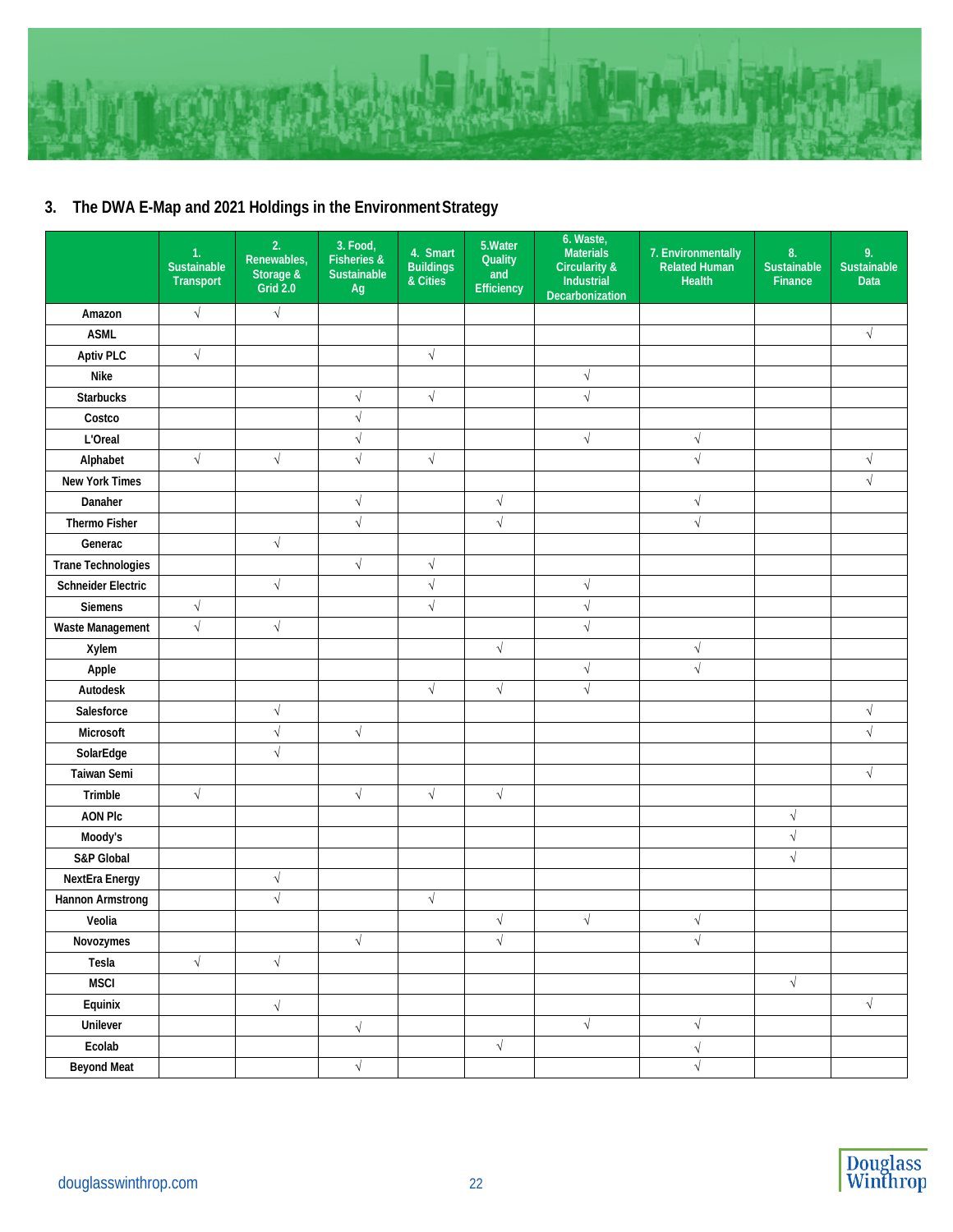

### **4. MSCI EU Taxonomy Methodology**

Exhibit 1: EU Taxonomy Environmental Objectives v. MSCI Sustainable **Impact Metrics Environmental Impact Themes** 

| <b>EU Taxonomy</b><br><b>Environmental Objectives</b>                  | <b>MSCI Sustainable Impact Metrics:</b><br><b>Environmental Impact Solutions</b>                                                                                            |
|------------------------------------------------------------------------|-----------------------------------------------------------------------------------------------------------------------------------------------------------------------------|
| <b>Climate Change Mitigation</b>                                       | <b>Alternative Energy</b><br>٠<br>Carbon Energy and Efficiency<br><b>Green Building</b><br>Sustainable Agriculture (e.g. forest management,<br>no-deforestation provisions) |
| <b>Climate Change Adaptation</b>                                       | <b>Alternative Energy</b><br>٠<br>Carbon Energy and Efficiency<br><b>Green Building</b><br>Sustainable Water (e.g. drought resistant seeds)                                 |
| Sustainable Use and Protection of<br><b>Water and Marine Resources</b> | Sustainable Water<br>Pollution Prevention & Control                                                                                                                         |
| Transition to a Circular Economy                                       | Sustainable Water<br>٠<br>Pollution Prevention & Control (e.g. recycling)                                                                                                   |
| Pollution Prevention and Control                                       | <b>Pollution Prevention &amp; Control</b><br>Sustainable Water                                                                                                              |
| Protection and Restoration of<br><b>Biodiversity and Ecosystems</b>    | Sustainable Water<br>Sustainable Agriculture<br><b>Pollution Prevention &amp; Control</b>                                                                                   |

*\*Source: MSCI*

<span id="page-22-0"></span>i<https://www.bloomberg.com/graphics/2021-what-is-esg-investing-msci-ratings-focus-on-corporate-bottom-line/>

<span id="page-22-1"></span>ii The Wall Street Journal, citing Morningstar data, noted that a record 25 existing funds were re-branded as "sustainable" last year as a way to cash in on the record inflows to ESG funds last year. See[: https://www.wsj.com/articles/funds-go-green-but-sometimes-in-name-only-11631179801](https://www.wsj.com/articles/funds-go-green-but-sometimes-in-name-only-11631179801)

<span id="page-22-2"></span>iii [https://www.douglasswinthrop.com/DWA-Environment-Strategy-Q2-2021-Letter-to-Clients-and-Friends\\_final.pdf](https://www.douglasswinthrop.com/DWA-Environment-Strategy-Q2-2021-Letter-to-Clients-and-Friends_final.pdf)

<span id="page-22-3"></span>iv [https://ec.europa.eu/commission/presscorner/detail/en/QANDA\\_21\\_1806](https://ec.europa.eu/commission/presscorner/detail/en/QANDA_21_1806)